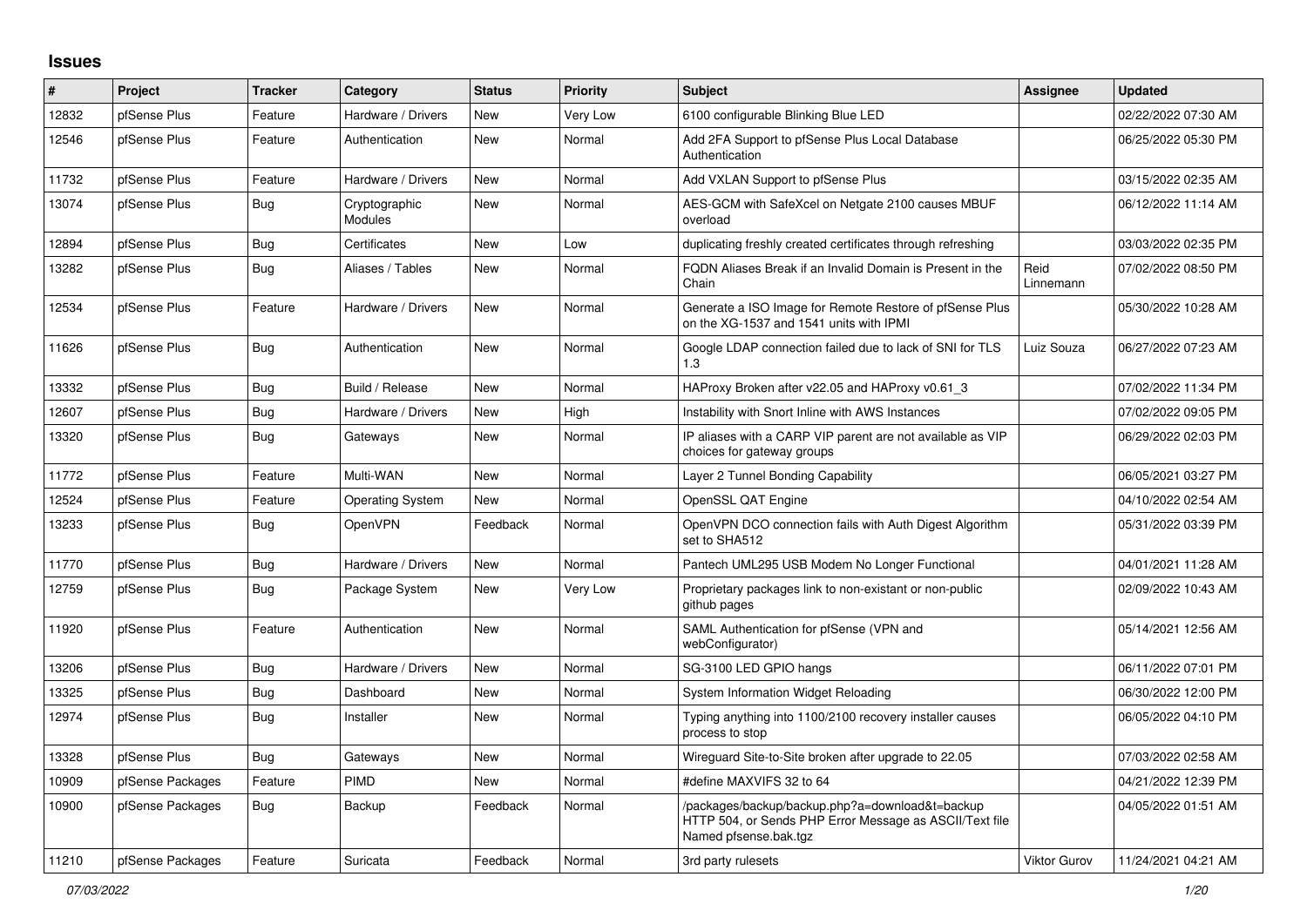| $\vert$ # | <b>Project</b>   | <b>Tracker</b> | Category               | <b>Status</b> | <b>Priority</b> | <b>Subject</b>                                                                                            | <b>Assignee</b>     | <b>Updated</b>      |
|-----------|------------------|----------------|------------------------|---------------|-----------------|-----------------------------------------------------------------------------------------------------------|---------------------|---------------------|
| 9749      | pfSense Packages | Feature        | Status Monitoring      | New           | Normal          | 95th percentile missing for quality in monitoring                                                         |                     | 09/12/2019 10:39 AM |
| 9725      | pfSense Packages | Feature        | <b>ACME</b>            | <b>New</b>    | Very Low        | Ability to use template variables in acme package                                                         |                     | 09/04/2019 07:12 AM |
| 8213      | pfSense Packages | Bug            | haproxy                | New           | Normal          | acl src file not populated from alias                                                                     |                     | 12/21/2017 02:02 PM |
| 9299      | pfSense Packages | Feature        | <b>ACME</b>            | <b>New</b>    | Normal          | ACME package: Automate add/remove firewall rule for port<br>forwarding                                    |                     | 01/30/2019 10:09 PM |
| 12670     | pfSense Packages | Bug            | <b>ACME</b>            | New           | Normal          | ACME package writes credentials to system log                                                             | <b>Viktor Gurov</b> | 03/07/2022 10:58 AM |
| 12623     | pfSense Packages | <b>Bug</b>     | <b>ACME</b>            | <b>New</b>    | Normal          | acme.sh package   DNS-ISPConfig settings                                                                  | <b>Viktor Gurov</b> | 03/10/2022 03:42 PM |
| 9833      | pfSense Packages | Feature        | <b>ACME</b>            | New           | Normal          | ACME: add ability to use custom ACME server                                                               |                     | 04/07/2022 11:31 AM |
| 8560      | pfSense Packages | Bug            | <b>ACME</b>            | <b>New</b>    | Normal          | ACME: can't update DNS records in DNSMadeEasy registar<br>for several domains with different API keys/ids |                     | 06/08/2018 01:28 PM |
| 13136     | pfSense Packages | Feature        | pfBlockerNG            | <b>New</b>    | Normal          | Add crypt0rr DNS-over-HTTPS (DOH) provider list feeds                                                     |                     | 05/07/2022 02:27 AM |
| 8224      | pfSense Packages | Feature        | FreeRADIUS             | <b>New</b>    | Normal          | Add "OU" field to FreeRADIUS page                                                                         |                     | 02/21/2018 12:53 AM |
| 10872     | pfSense Packages | Feature        | Suricata               | Feedback      | Normal          | Add adjustable notification for Severity Alert                                                            | <b>Viktor Gurov</b> | 08/20/2021 07:52 AM |
| 11156     | pfSense Packages | Feature        | pfBlockerNG            | <b>New</b>    | Normal          | Add an option include subdomains for the noAAAA feature                                                   |                     | 12/11/2020 10:19 AM |
| 10466     | pfSense Packages | Feature        | Suricata               | New           | Low             | Add checkbox to Suricata blocked host view to resolve all<br>resolvable IP's automatically                |                     | 02/02/2022 06:04 PM |
| 9912      | pfSense Packages | Feature        | ntop                   | <b>New</b>    | Normal          | add custom DPI to ntopng                                                                                  |                     | 11/18/2019 10:57 AM |
| 13135     | pfSense Packages | Feature        | pfBlockerNG            | <b>New</b>    | Normal          | Add dibdot DoH-IP-blocklists feeds                                                                        | <b>Viktor Gurov</b> | 05/08/2022 01:50 AM |
| 9200      | pfSense Packages | Todo           | <b>ACME</b>            | <b>New</b>    | Normal          | Add DNS support for Google domain to Acme manager                                                         | Jim Pingle          | 02/15/2022 03:16 AM |
| 12097     | pfSense Packages | Feature        | pfBlockerNG            | New           | Normal          | Add dnsbl and geoip logs to system log                                                                    |                     | 07/06/2021 01:25 PM |
| 13201     | pfSense Packages | Feature        | pfBlockerNG            | <b>New</b>    | Normal          | Add FireHol Security IP Feeds                                                                             |                     | 05/23/2022 06:34 AM |
| 12465     | pfSense Packages | Feature        | haproxy                | New           | Normal          | Add forwardfor advanced usecases                                                                          |                     | 10/16/2021 07:35 PM |
| 12711     | pfSense Packages | Feature        | Telegraf               | New           | Normal          | Add InfluxDB V2 support                                                                                   |                     | 01/21/2022 02:54 AM |
| 9798      | pfSense Packages | Feature        | pfBlockerNG            | <b>New</b>    | Normal          | add ipv4 and ipv6 dnscrypt-resolvers feeds                                                                |                     | 10/14/2021 09:48 AM |
| 11703     | pfSense Packages | Feature        | <b>FRR</b>             | <b>New</b>    | Normal          | add Krill and Routinator support BGP RPKI                                                                 |                     | 03/18/2021 07:47 PM |
| 12860     | pfSense Packages | Feature        | New Package<br>Request | <b>New</b>    | Normal          | add mmc-utils package to all images                                                                       |                     | 02/24/2022 07:18 AM |
| 8099      | pfSense Packages | Feature        | Telegraf               | <b>New</b>    | Normal          | Add more configuration flexibility to Telegraf                                                            |                     | 08/13/2019 09:39 AM |
| 12285     | pfSense Packages | Feature        | Suricata               | In Progress   | Normal          | Add more EVE Logged Traffic protocols                                                                     | <b>Viktor Gurov</b> | 08/20/2021 08:22 AM |
| 7686      | pfSense Packages | Feature        | haproxy                | <b>New</b>    | Normal          | Add option in HAProxy to configure SSL defaults based on<br>the Mozilla SSL Configuration Generator       |                     | 08/16/2019 01:09 PM |
| 12329     | pfSense Packages | Feature        | Avahi                  | <b>New</b>    | Normal          | Add optional floating firewall rules for IPv4 and IPv6                                                    |                     | 02/09/2022 04:43 PM |
| 10547     | pfSense Packages | Feature        | New Package<br>Request | <b>New</b>    | Normal          | Add package addrwatch. Addrwatch is like arpwatch but<br>works with ipv4 and ipv6                         |                     | 05/11/2020 09:20 AM |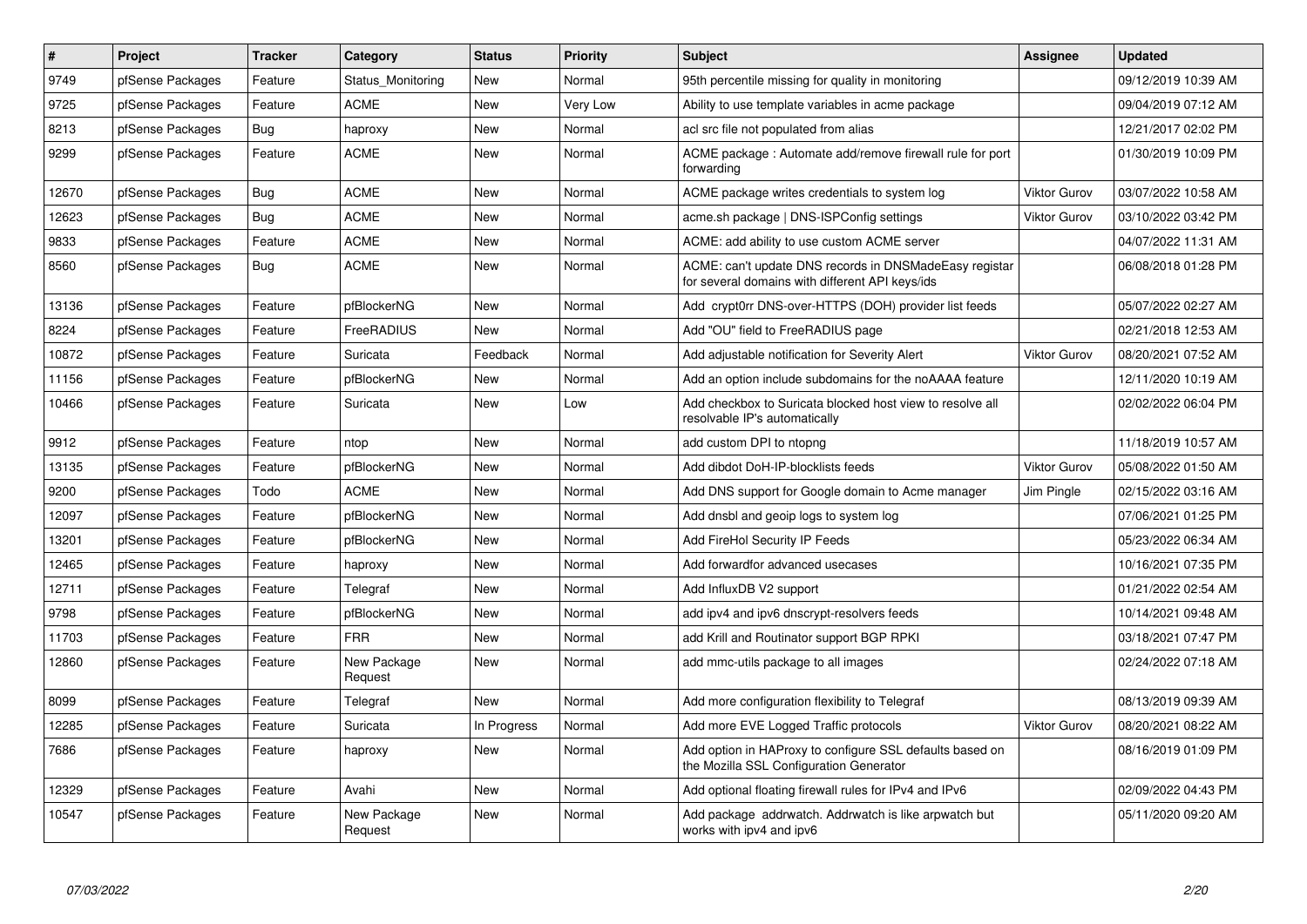| $\pmb{\#}$ | Project          | <b>Tracker</b> | Category                    | <b>Status</b>                 | <b>Priority</b> | <b>Subject</b>                                                                      | Assignee     | <b>Updated</b>      |
|------------|------------------|----------------|-----------------------------|-------------------------------|-----------------|-------------------------------------------------------------------------------------|--------------|---------------------|
| 9315       | pfSense Packages | Feature        | New Package<br>Request      | New                           | Normal          | Add Package: dnscrypt-proxy                                                         |              | 03/05/2021 02:38 AM |
| 8216       | pfSense Packages | Feature        | Telegraf                    | New                           | Normal          | Add prometheus output for telegraf                                                  |              | 09/09/2020 05:33 AM |
| 9044       | pfSense Packages | Feature        | New Package<br>Request      | New                           | Normal          | Add SoftEther                                                                       |              | 11/02/2019 10:51 AM |
| 9721       | pfSense Packages | Feature        | Squid                       | Feedback                      | Normal          | add squidclient -h 127.0.0.1 mgr:info output to Diagnostics<br>Squid and status.php | Viktor Gurov | 04/22/2022 02:21 AM |
| 11997      | pfSense Packages | Bug            | <b>IPsec Profile Wizard</b> | <b>New</b>                    | Normal          | Add Support for Android Strongswan Profiles in the Profile<br>Wizard                | Jim Pingle   | 07/10/2021 07:51 PM |
| 12507      | pfSense Packages | Bug            | softflowd                   | <b>Pull Request</b><br>Review | Normal          | Add support for bi-directional flows in softflowd                                   |              | 11/11/2021 03:53 AM |
| 12286      | pfSense Packages | Bug            | FreeRADIUS                  | New                           | Normal          | Add support for ntlm auth in LDAP                                                   |              | 08/20/2021 08:27 AM |
| 10600      | pfSense Packages | Feature        | pfBlockerNG                 | New                           | Normal          | Add support for pfBlockerNG "Action list" feature                                   |              | 08/10/2020 02:39 AM |
| 11879      | pfSense Packages | Feature        | <b>ACME</b>                 | Feedback                      | Normal          | Add support for SSL.com ACME server                                                 | Jim Pingle   | 03/02/2022 02:03 PM |
| 12281      | pfSense Packages | Feature        | Nut                         | New                           | Normal          | Add support for Telegram/Pushover notifications                                     | Viktor Gurov | 01/24/2022 07:25 AM |
| 11931      | pfSense Packages | Feature        | <b>ACME</b>                 | <b>New</b>                    | Normal          | Add support for validating a domain's ownership via Google<br>Cloud Cloud DNS       |              | 02/15/2022 03:18 AM |
| 9238       | pfSense Packages | Feature        | New Package<br>Request      | New                           | Normal          | Add support for Zerotier                                                            |              | 05/17/2021 01:58 PM |
| 12882      | pfSense Packages | Feature        | pfBlockerNG                 | Feedback                      | Normal          | Add the option to specify CURLOPT INTERFACE in<br>pfBlockerNG IPv4/IPv6 lists       |              | 03/24/2022 11:16 AM |
| 8161       | pfSense Packages | Feature        | FreeRADIUS                  | New                           | Very Low        | Add virtual server support to FreeRadius                                            |              | 12/05/2017 01:57 PM |
| 12859      | pfSense Packages | Feature        | Zabbix                      | New                           | Normal          | Add Zabbix 6.0 LTS (agent and proxy) packages                                       |              | 02/23/2022 07:11 AM |
| 10265      | pfSense Packages | Bug            | Notes                       | <b>New</b>                    | Very Low        | Adding a Note with malformed title will force system restore                        |              | 02/27/2020 10:12 AM |
| 11410      | pfSense Packages | Feature        | New Package<br>Request      | New                           | Normal          | adding bpytop (former Bashtop)                                                      |              | 07/26/2021 12:33 PM |
| 12658      | pfSense Packages | Feature        | darkstat                    | <b>New</b>                    | Normal          | Adding prometheus metrics to darkstat                                               |              | 05/27/2022 09:44 PM |
| 11493      | pfSense Packages | <b>Bug</b>     | Zabbix                      | New                           | Very Low        | After upgrade zabbix proxy wont start                                               |              | 02/21/2021 05:31 AM |
| 12736      | pfSense Packages | Feature        | pfBlockerNG                 | New                           | Low             | Allow custom cron intervals                                                         |              | 01/30/2022 08:55 PM |
| 7691       | pfSense Packages | Feature        | Squid                       | New                           | Normal          | Allow for custom icap services for squid                                            |              | 08/24/2017 03:16 AM |
| 8769       | pfSense Packages | Feature        | FreeRADIUS                  | New                           | Normal          | Allow FreeRADIUS users to change their own Passwords<br>and Pins                    |              | 10/11/2018 11:34 AM |
| 10841      | pfSense Packages | Feature        | pfBlockerNG                 | <b>New</b>                    | Normal          | Allow per Source/VLAN/Network individual black&whitelists                           |              | 10/18/2020 07:42 AM |
| 10653      | pfSense Packages | Feature        | <b>FRR</b>                  | New                           | Normal          | Allow to download frr status                                                        | Jim Pingle   | 06/11/2020 01:21 AM |
| 10377      | pfSense Packages | Feature        | FreeRADIUS                  | New                           | Very Low        | Allow usage of TOTP (Google-Authenticator) without PIN                              |              | 03/30/2020 11:43 AM |
| 7902       | pfSense Packages | Feature        | OpenVPN Client<br>Export    | New                           | Low             | allow vpn client export of other to be a blank field                                |              | 08/19/2019 03:33 PM |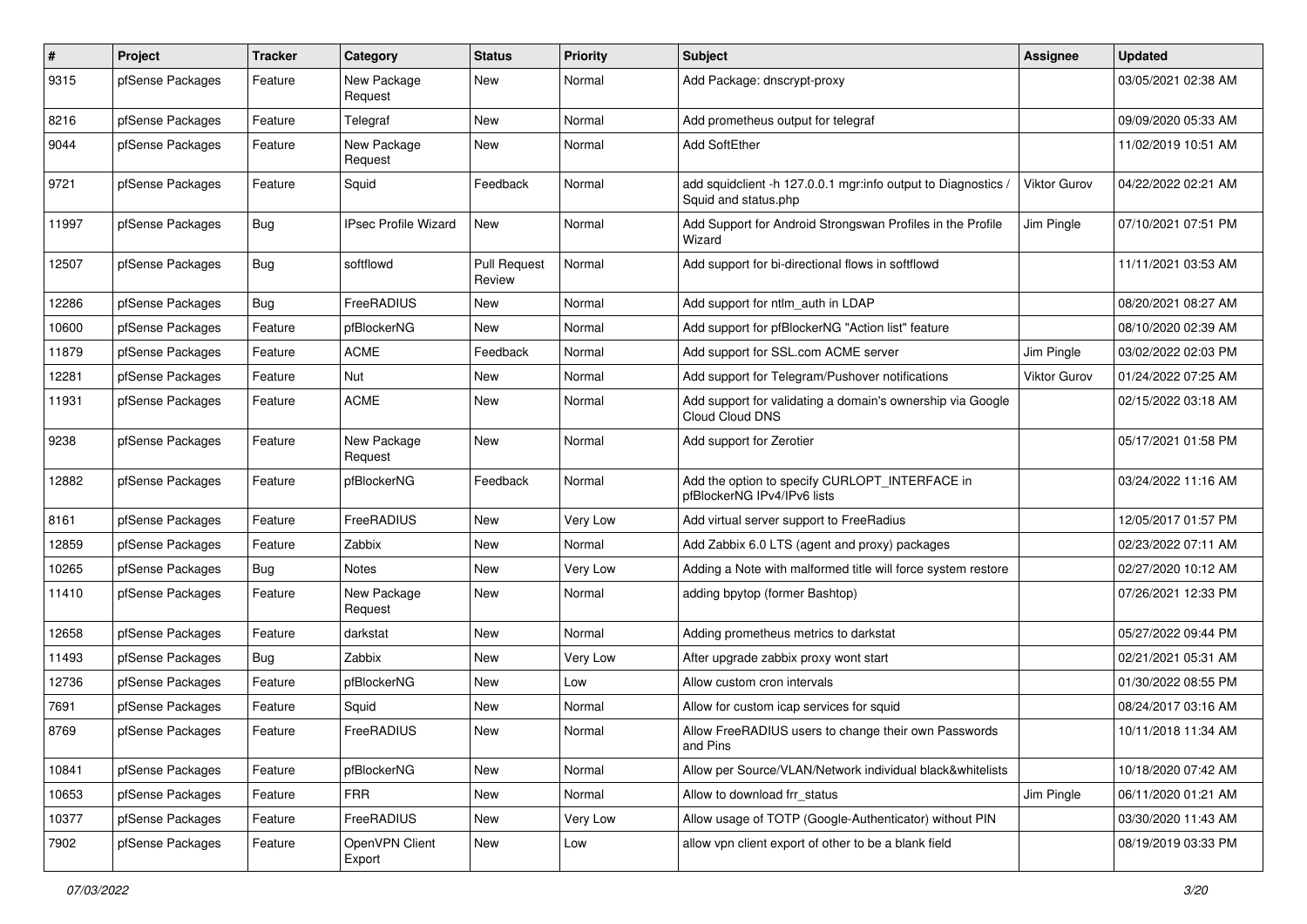| #     | <b>Project</b>   | <b>Tracker</b> | Category       | <b>Status</b>          | Priority       | <b>Subject</b>                                                                                           | Assignee            | <b>Updated</b>      |
|-------|------------------|----------------|----------------|------------------------|----------------|----------------------------------------------------------------------------------------------------------|---------------------|---------------------|
| 12160 | pfSense Packages | Regression     | syslog-ng      | Feedback               | High           | An invalid configuration is generated when choosing TLS as<br>the default protocol                       | Jim Pingle          | 07/23/2021 03:27 PM |
| 10845 | pfSense Packages | Bug            | apcupsd        | New                    | Normal         | apcupsd doesn't stop when not enabled                                                                    |                     | 08/24/2020 10:16 AM |
| 8454  | pfSense Packages | <b>Bug</b>     | arpwatch       | <b>New</b>             | Very Low       | Arpwatch package break email notifications from other<br>sources                                         |                     | 06/23/2022 07:49 PM |
| 12101 | pfSense Packages | Bug            | arpwatch       | Assigned               | Normal         | ArpWatch Suppression Mac for "flip-flop" not suppressing                                                 | Viktor Gurov        | 10/09/2021 07:19 PM |
| 9676  | pfSense Packages | Bug            | pfBlockerNG    | <b>New</b>             | Normal         | AS lookup fails                                                                                          |                     | 12/26/2019 12:17 AM |
| 13214 | pfSense Packages | Bug            | node exporter  | Pull Request<br>Review | Normal-package | AttributeError: 'NoneType' object has no attribute 'text'                                                | lan Grindley        | 05/25/2022 08:20 AM |
| 11572 | pfSense Packages | Bug            | pfBlockerNG    | New                    | High           | Auto created firewall rules have IPv4 as protocol only - even<br>for IPv6 lists.                         |                     | 06/25/2022 10:59 AM |
| 9495  | pfSense Packages | <b>Bug</b>     | <b>AWS VPC</b> | <b>New</b>             | Normal         | AWS VPC VPN wizard produces incorrect config (SHA256<br>should be SHA1)                                  |                     | 08/19/2019 02:45 PM |
| 9497  | pfSense Packages | Bug            | <b>AWS VPC</b> | <b>New</b>             | Normal         | AWS VPN Wizard: WebGUI times out.                                                                        |                     | 11/13/2019 10:07 AM |
| 11098 | pfSense Packages | Bug            | <b>Backup</b>  | Feedback               | Normal         | Backup Files and Directories plugin crashes firewall if /root<br>specified as backup location            | Viktor Gurov        | 07/02/2022 08:41 PM |
| 9982  | pfSense Packages | Feature        | Squid          | Feedback               | Normal         | basic Idap auth TLS connection                                                                           | Viktor Gurov        | 04/22/2022 02:21 AM |
| 12167 | pfSense Packages | Bug            | <b>FRR</b>     | Feedback               | Normal         | BGP TCP setkey not set if neighbor is in peer group                                                      | Viktor Gurov        | 09/16/2021 09:38 AM |
| 13002 | pfSense Packages | Regression     | <b>BIND</b>    | Feedback               | Normal         | BIND 9.16 13 could not find existing DNSSEC keys at<br>/cf/named/etc/namedb/keys due to directory change | Viktor Gurov        | 03/31/2022 12:14 PM |
| 13114 | pfSense Packages | Bug            | <b>BIND</b>    | Feedback               | Normal         | BIND calls rndc in rc_stop when named is not running                                                     | <b>Stuart Wyatt</b> | 05/04/2022 12:41 PM |
| 10445 | pfSense Packages | Bug            | <b>BIND</b>    | Feedback               | Normal         | BIND crashed when added RPZ. rpz is not a master or<br>slave zone.                                       |                     | 04/21/2022 12:40 PM |
| 12869 | pfSense Packages | Bug            | <b>BIND</b>    | Feedback               | Normal         | Bind DNS Package AAAA filtering Broken on new ZFS<br>Installs                                            | Viktor Gurov        | 03/09/2022 12:38 PM |
| 11563 | pfSense Packages | <b>Bug</b>     | <b>BIND</b>    | <b>New</b>             | High           | BIND GUI writes TXT records > 255 characters                                                             |                     | 02/27/2021 07:11 AM |
| 11634 | pfSense Packages | Regression     | <b>BIND</b>    | <b>New</b>             | Normal         | bind hangs when pfsense is reconnecting as an openvpn<br>client to a TUN openvpn server                  |                     | 03/14/2021 07:23 AM |
| 8197  | pfSense Packages | <b>Bug</b>     | <b>BIND</b>    | New                    | Normal         | BIND UI fails to properly update zone with inline DNSSEC<br>signing enabled                              |                     | 02/18/2019 05:23 PM |
| 10330 | pfSense Packages | <b>Bug</b>     | <b>BIND</b>    | Feedback               | Normal         | BIND zone configuration displays wrong DS resource record<br>with inline DNSSEC signing enabled          |                     | 04/21/2022 12:40 PM |
| 11074 | pfSense Packages | <b>Bug</b>     | <b>BIND</b>    | <b>New</b>             | Low            | bind Zone Settings Zones, Save button opens "Confirmation"<br>required to save changes"                  |                     | 11/16/2020 11:08 AM |
| 10472 | pfSense Packages | Feature        | Suricata       | <b>New</b>             | Low            | Blocked host alert table break out by timestamp and type to<br>allow sorting by date                     |                     | 04/17/2020 12:46 PM |
| 11742 | pfSense Packages | Bug            | Suricata       | <b>New</b>             | Normal         | Blocking / Unblocking is not working correctly.                                                          |                     | 09/01/2021 11:08 AM |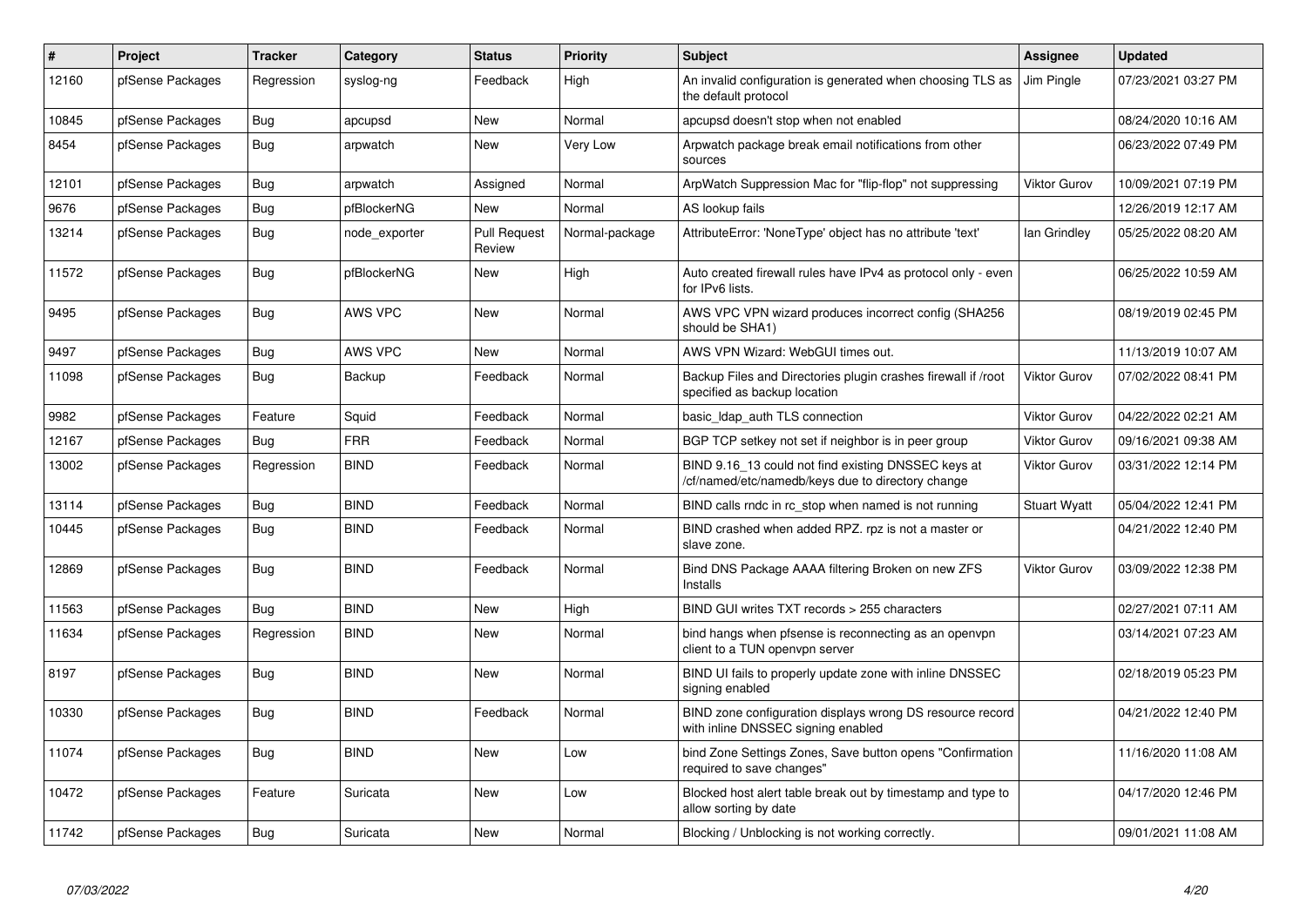| $\pmb{\#}$ | Project          | <b>Tracker</b> | Category                 | <b>Status</b>                 | <b>Priority</b> | <b>Subject</b>                                                                                              | <b>Assignee</b>     | <b>Updated</b>      |
|------------|------------------|----------------|--------------------------|-------------------------------|-----------------|-------------------------------------------------------------------------------------------------------------|---------------------|---------------------|
| 10936      | pfSense Packages | <b>Bug</b>     | haproxy                  | Feedback                      | Normal          | both haproxy/haproxy-devel non-existent option<br>lb-agent-chk                                              |                     | 04/21/2022 12:40 PM |
| 11890      | pfSense Packages | Feature        | New Package<br>Request   | <b>New</b>                    | Normal          | Browser-based "clientless" VPN                                                                              |                     | 05/05/2021 07:26 AM |
| 4088       | pfSense Packages | Bug            | squidguard               | Feedback                      | Normal          | Buggy squidgurd config file is created                                                                      | <b>Viktor Gurov</b> | 01/28/2021 10:01 AM |
| 1620       | pfSense Packages | Bug            | Squid                    | New                           | Normal          | Can't use transparent proxy when using bridge.                                                              |                     | 10/07/2021 04:19 AM |
| 7403       | pfSense Packages | <b>Bug</b>     | FreeRADIUS               | <b>New</b>                    | Normal          | Captive Portal + freeradius2 + MySQL problems with<br>German Umlaut                                         |                     | 03/17/2017 09:12 AM |
| 7608       | pfSense Packages | Feature        | FreeRADIUS               | <b>New</b>                    | Very Low        | Captive Portal amount of traffic Account + Free<br>Radius+Mysql                                             |                     | 05/28/2017 09:08 AM |
| 11388      | pfSense Packages | Bug            | FreeRADIUS               | Feedback                      | Normal          | Captive Portal authentication error with MySQL backend                                                      | <b>Viktor Gurov</b> | 02/10/2021 08:54 AM |
| 9012       | pfSense Packages | <b>Bug</b>     | Squid                    | <b>New</b>                    | Very Low        | Captive Portal authentication in Squid Proxy Server does<br>not work                                        |                     | 10/12/2019 05:06 AM |
| 8251       | pfSense Packages | Bug            | FreeRADIUS               | Feedback                      | Normal          | Captiveportal + FreeRadius "Last activity" resets to Session<br>start                                       |                     | 08/13/2019 11:10 AM |
| 13063      | pfSense Packages | Feature        | Cellular                 | <b>Pull Request</b><br>Review | Normal          | Cellular package shall support more modems and NMEA<br>port                                                 |                     | 05/06/2022 02:38 PM |
| 12036      | pfSense Packages | Bug            | Zabbix                   | Feedback                      | Normal          | Certificate Manager page do not show Zabbix used<br>certificates                                            | <b>Viktor Gurov</b> | 07/15/2021 11:46 AM |
| 12206      | pfSense Packages | Bug            | NET-SNMP                 | Feedback                      | Normal          | Certificate Manager page doesn't show Net-SNMP used<br>certificates                                         | Viktor Gurov        | 12/30/2021 09:40 AM |
| 9916       | pfSense Packages | Feature        | <b>BIND</b>              | Feedback                      | Normal          | Check allow-transfer in custom option when the zone is<br>slave                                             |                     | 04/21/2022 12:40 PM |
| 11054      | pfSense Packages | Bug            | FreeRADIUS               | Assigned                      | Normal          | Check Client Certificate CN not working as described                                                        | Viktor Gurov        | 12/14/2021 07:22 AM |
| 13137      | pfSense Packages | Feature        | pfBlockerNG              | New                           | Normal          | ckuethe/doh-blocklist.txt add to DoH feeds                                                                  |                     | 05/07/2022 02:39 AM |
| 13073      | pfSense Packages | Bug            | Squid                    | <b>New</b>                    | Normal          | ClamAV - clamd dies with high CPU load and thus the<br>C-ICAP of squid-reverse proxy causes http:500 errors |                     | 04/19/2022 05:38 AM |
| 12188      | pfSense Packages | Bug            | OpenVPN Client<br>Export | <b>New</b>                    | Normal          | client export breaks multi remote configurations                                                            |                     | 10/02/2021 05:58 PM |
| 6470       | pfSense Packages | Feature        | New Package<br>Request   | New                           | Normal          | CloudFlare Integration Module                                                                               |                     | 08/13/2019 01:23 PM |
| 8279       | pfSense Packages | Feature        | pfBlockerNG              | <b>New</b>                    | Normal          | Consider adding a new option to the Rule Order                                                              |                     | 08/20/2019 09:00 AM |
| 6022       | pfSense Packages | Feature        | New Package<br>Request   | New                           | Normal          | Consider MLVPN for bonded VPN                                                                               |                     | 01/30/2021 05:24 PM |
| 12909      | pfSense Packages | Feature        | Suricata                 | New                           | Normal          | Convert Suricata GeoIP Lookup feature on ALERTS tab to<br>use local GeoIP2 database                         | <b>Viktor Gurov</b> | 03/07/2022 08:28 AM |
| 12258      | pfSense Packages | Bug            | WireGuard                | Feedback                      | Normal          | Copy key buttons only work in HTTPS mode                                                                    |                     | 02/03/2022 04:57 AM |
| 10462      | pfSense Packages | Feature        | LCDProc                  | <b>Pull Request</b><br>Review | Normal          | CPU Temp Screen                                                                                             |                     | 11/29/2021 08:28 AM |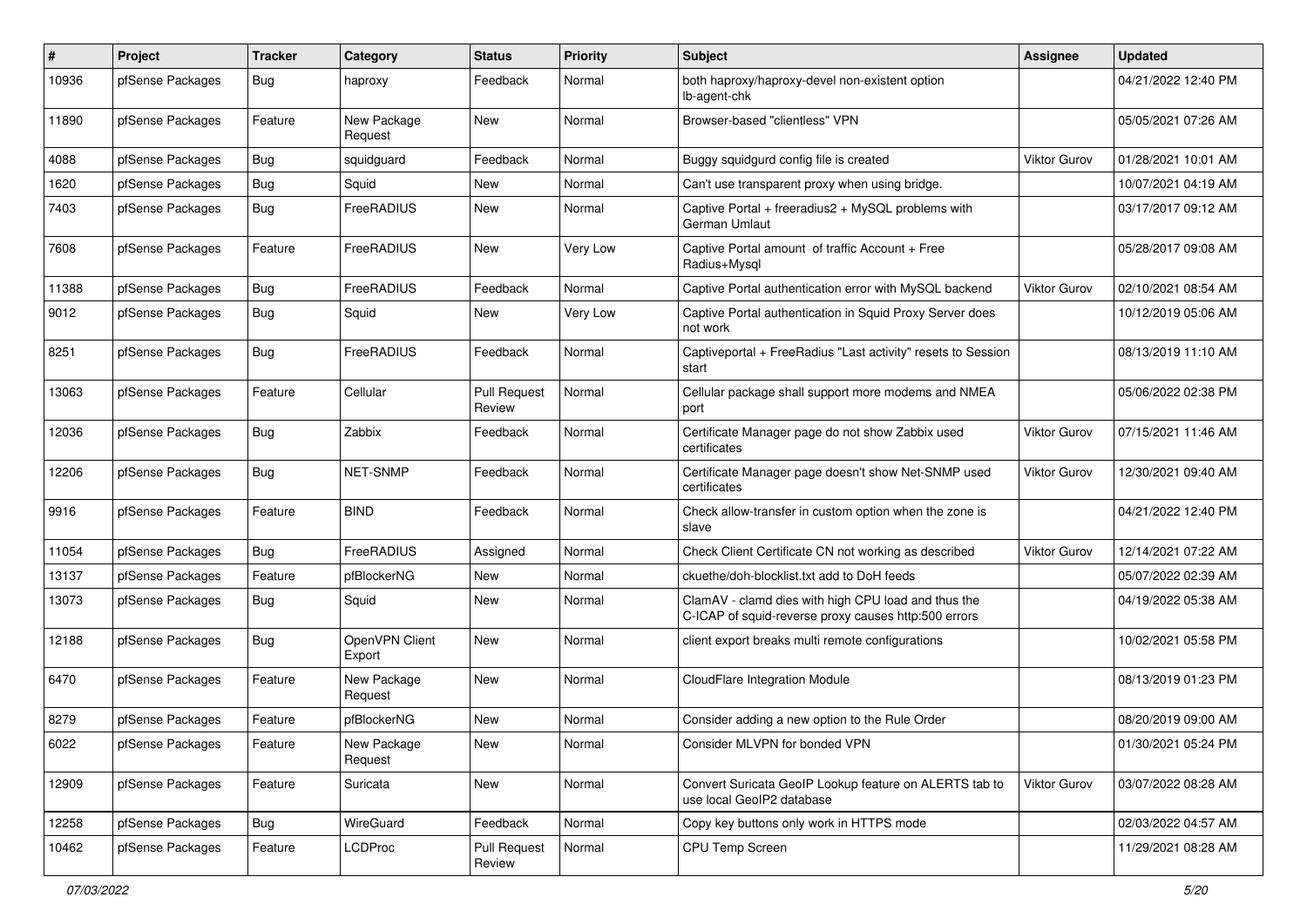| $\pmb{\#}$ | Project          | <b>Tracker</b> | Category               | <b>Status</b> | <b>Priority</b> | Subject                                                                                        | <b>Assignee</b>       | <b>Updated</b>      |
|------------|------------------|----------------|------------------------|---------------|-----------------|------------------------------------------------------------------------------------------------|-----------------------|---------------------|
| 11573      | pfSense Packages | Feature        | New Package<br>Request | <b>New</b>    | Normal          | <b>Custom Commands</b>                                                                         |                       | 03/16/2021 07:28 PM |
| 13200      | pfSense Packages | Feature        | pfBlockerNG            | <b>New</b>    | Normal          | Custom DNS Servers for Alert settings                                                          |                       | 05/23/2022 06:16 AM |
| 13044      | pfSense Packages | Feature        | Mail report            | <b>New</b>    | Normal          | Customized reporting                                                                           |                       | 04/11/2022 09:22 AM |
| 13198      | pfSense Packages | Feature        | pfBlockerNG            | <b>New</b>    | Normal          | Dark Theme Styling issues - Alerts White bar                                                   |                       | 05/23/2022 06:05 AM |
| 12423      | pfSense Packages | Bug            | pfBlockerNG            | Feedback      | Normal          | Dashboard shows "SQLite database missing, Force Reload<br>DNSBL to recover!"                   |                       | 12/31/2021 01:06 PM |
| 12573      | pfSense Packages | Feature        | New Package<br>Request | <b>New</b>    | Normal          | Dashboard widget with external connection map                                                  | aleksei<br>prokofiev  | 12/07/2021 07:38 AM |
| 10601      | pfSense Packages | <b>Bug</b>     | Status Monitoring      | <b>New</b>    | Normal          | Dashboard->Traffic Graphs Scale is capped for outbound                                         |                       | 05/29/2020 10:13 AM |
| 10160      | pfSense Packages | Feature        | New Package<br>Request | <b>New</b>    | Normal          | Dedicated Maxmind GeoIP package including license<br>registration                              |                       | 01/03/2020 10:31 PM |
| 13195      | pfSense Packages | Feature        | pfBlockerNG            | New           | Normal          | Dedicated website for Feed mangement - Community<br>Driven                                     |                       | 05/23/2022 05:22 AM |
| 8836       | pfSense Packages | Feature        | FreeRADIUS             | <b>New</b>    | Normal          | Define Idap group vlan assignment in users file                                                |                       | 08/26/2018 07:53 AM |
| 11092      | pfSense Packages | Feature        | pfBlockerNG            | <b>New</b>    | Normal          | Detecting DNS tunneling                                                                        |                       | 11/21/2020 04:53 AM |
| 8232       | pfSense Packages | Feature        | haproxy                | <b>New</b>    | Normal          | different ssl options based on the sni name                                                    |                       | 01/30/2019 10:36 AM |
| 6789       | pfSense Packages | Feature        | Squid                  | <b>New</b>    | Normal          | disgest_ldap_auth                                                                              |                       | 08/13/2019 09:57 AM |
| 13138      | pfSense Packages | Feature        | pfBlockerNG            | <b>New</b>    | Normal          | DNS over HTTPS/TLS Blocking should be removed from<br>SafeSearch                               |                       | 05/07/2022 02:52 AM |
| 12924      | pfSense Packages | <b>Bug</b>     | WireGuard              | New           | Normal          | DNS Resolver WireGuard ACL Inconsistency                                                       | Christian<br>McDonald | 04/10/2022 10:36 AM |
| 7453       | pfSense Packages | Bug            | <b>ACME</b>            | <b>New</b>    | Normal          | DNS-ovh need to save or display consumer key                                                   |                       | 04/06/2017 10:54 AM |
| 11099      | pfSense Packages | Feature        | pfBlockerNG            | <b>New</b>    | Normal          | DNSBL blocking by schedule                                                                     |                       | 11/25/2020 12:12 AM |
| 11295      | pfSense Packages | Feature        | pfBlockerNG            | Feedback      | Normal          | DNSBL IDN support                                                                              | <b>Viktor Gurov</b>   | 09/10/2021 11:33 AM |
| 12414      | pfSense Packages | <b>Bug</b>     | pfBlockerNG            | Feedback      | Normal          | DNSBL SafeSearch page displays input validation error if<br>DoH / DoT blocking is not enabled  |                       | 12/30/2021 02:49 PM |
| 7903       | pfSense Packages | Feature        | New Package<br>Request | New           | Normal          | Duo ssh package                                                                                |                       | 01/16/2021 12:44 AM |
| 11963      | pfSense Packages | Feature        | <b>FRR</b>             | <b>New</b>    | Normal          | Dynamically change OSPF interface costs on selected<br>interfaces on CARP event                |                       | 05/26/2021 04:13 AM |
| 12308      | pfSense Packages | Feature        | New Package<br>Request | New           | Normal          | Dynamicaly Update Firewall Aliases from OpenVPN LDAP<br>Group membership of the connected user |                       | 08/27/2021 12:51 AM |
| 10242      | pfSense Packages | Feature        | New Package<br>Request | New           | Normal          | E2guardian Web filtering package                                                               | <b>Viktor Gurov</b>   | 05/30/2022 10:40 AM |
| 11980      | pfSense Packages | Bug            | FreeRADIUS             | Feedback      | Normal          | EAP does not work with SQL backend                                                             |                       | 07/21/2021 07:24 AM |
| 11567      | pfSense Packages | Feature        | Mail report            | New           | Normal          | Email report add a note filed request                                                          |                       | 02/27/2021 03:44 PM |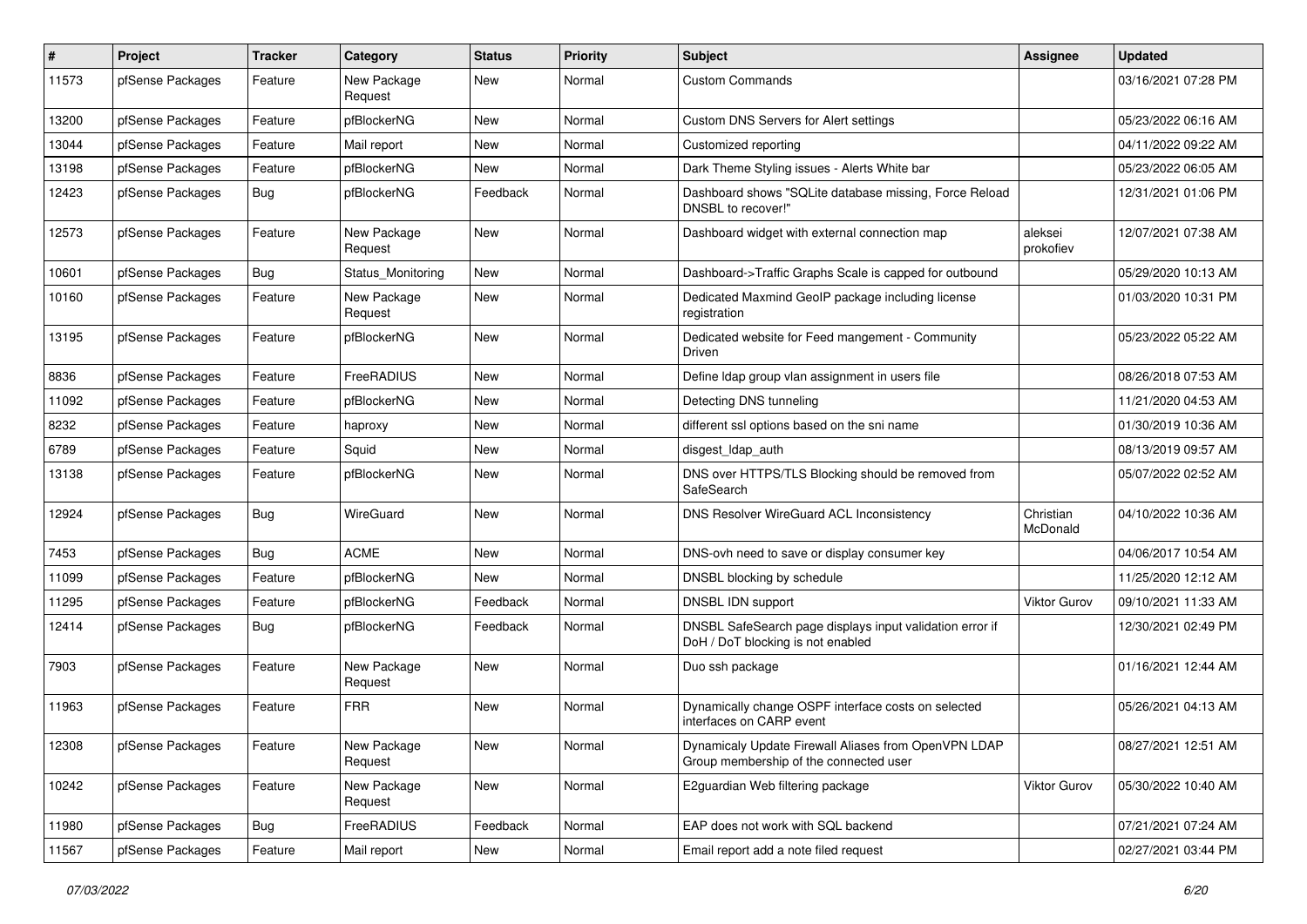| $\pmb{\#}$ | Project          | <b>Tracker</b> | Category                 | <b>Status</b> | <b>Priority</b> | <b>Subject</b>                                                                                                                                              | Assignee            | <b>Updated</b>      |
|------------|------------------|----------------|--------------------------|---------------|-----------------|-------------------------------------------------------------------------------------------------------------------------------------------------------------|---------------------|---------------------|
| 9704       | pfSense Packages | Feature        | FreeRADIUS               | <b>New</b>    | Normal          | Enable filter username                                                                                                                                      |                     | 08/27/2019 12:07 PM |
| 9545       | pfSense Packages | Feature        | <b>FRR</b>               | <b>New</b>    | Normal          | Enable MULTIPATH in FRR                                                                                                                                     | Jim Pingle          | 09/18/2020 12:52 PM |
| 11414      | pfSense Packages | Bug            | pfBlockerNG              | <b>New</b>    | Normal          | Enabling feed "Public_DNS4_all" breaks some Google<br>services                                                                                              |                     | 02/13/2021 02:46 AM |
| 10871      | pfSense Packages | Feature        | FreeRADIUS               | Feedback      | Normal          | Extra time period counters for SQL backend                                                                                                                  | <b>Viktor Gurov</b> | 04/22/2022 02:19 AM |
| 7449       | pfSense Packages | Feature        | OpenVPN Client<br>Export | <b>New</b>    | Normal          | feature request for openypn-client-export package, add the<br>support for openvpn up and down script, for mapping<br>network drive                          |                     | 08/06/2019 05:06 PM |
| 13199      | pfSense Packages | Feature        | pfBlockerNG              | New           | Normal          | Feed groups should not have the first listing in the group bar                                                                                              |                     | 05/23/2022 06:03 AM |
| 11026      | pfSense Packages | Feature        | FreeRADIUS               | <b>New</b>    | Low             | Feedback on Packages - FreeRADIUS package                                                                                                                   |                     | 11/02/2020 07:21 AM |
| 11227      | pfSense Packages | Feature        | pfBlockerNG              | <b>New</b>    | Normal          | Feeds update                                                                                                                                                |                     | 01/07/2021 12:11 AM |
| 11178      | pfSense Packages | Feature        | Filer                    | <b>New</b>    | Normal          | Filer do not ask what to do with previous filename                                                                                                          |                     | 12/31/2020 02:45 AM |
| 10426      | pfSense Packages | Bug            | Filer                    | Feedback      | Normal          | Filer must validate that File name is unig                                                                                                                  |                     | 04/20/2022 11:02 AM |
| 11180      | pfSense Packages | Bug            | Filer                    | Feedback      | Normal          | Filer run action for files on sync that wan't been modified                                                                                                 | <b>Viktor Gurov</b> | 01/08/2021 07:27 AM |
| 11235      | pfSense Packages | Bug            | Filer                    | <b>New</b>    | Normal          | Filer run script when "state" unchanged                                                                                                                     |                     | 01/08/2021 07:24 AM |
| 11847      | pfSense Packages | Bug            | <b>FRR</b>               | Feedback      | Normal          | Filters not applied to PEER Groups                                                                                                                          | <b>Viktor Gurov</b> | 07/30/2021 07:45 PM |
| 12667      | pfSense Packages | Bug            | WireGuard                | New           | Normal          | Firewall Crashed After Upgrading Wireguard                                                                                                                  |                     | 01/07/2022 09:18 AM |
| 13045      | pfSense Packages | Bug            | WireGuard                | New           | Normal          | Firewall floating rules ignore WireGuard traffic                                                                                                            |                     | 04/11/2022 09:40 AM |
| 11204      | pfSense Packages | Bug            | NET-SNMP                 | Feedback      | Normal          | Fix net-snmp logging to syslog                                                                                                                              | Jim Pingle          | 03/19/2021 05:10 AM |
| 10503      | pfSense Packages | Bug            | <b>FRR</b>               | New           | Normal          | Flapping any GW in multi-WAN influences restating all<br>IPsec tunnels in FRR which leads to dropping all IPsec VTI<br>static routes and related BGP issues |                     | 05/08/2020 07:51 PM |
| 8752       | pfSense Packages | Bug            | squidguard               | <b>New</b>    | Normal          | For SquidGuard in "Common ACL" menu "Target Rules<br>List" "access" option always stays with default value '---' for<br>my Target category                  |                     | 08/06/2018 05:53 AM |
| 11522      | pfSense Packages | Bug            | Zabbix                   | <b>New</b>    | Normal          | fping6 error                                                                                                                                                |                     | 02/24/2021 07:13 AM |
| 8589       | pfSense Packages | Bug            | FreeRADIUS               | <b>New</b>    | Normal          | FreeRadius 0.15.5 2 ignoring tunnelled-reply=no                                                                                                             |                     | 02/18/2019 03:40 PM |
| 8513       | pfSense Packages | Bug            | FreeRADIUS               | <b>New</b>    | High            | Freeradius 3.x Idap problem                                                                                                                                 |                     | 02/18/2019 05:22 PM |
| 10695      | pfSense Packages | <b>Bug</b>     | FreeRADIUS               | <b>New</b>    | Normal          | FreeRadius Accounting skipping MBs after reboot due to<br>power down                                                                                        |                     | 06/24/2020 04:49 AM |
| 8031       | pfSense Packages | Feature        | FreeRADIUS               | <b>New</b>    | Normal          | FreeRADIUS copy entry function                                                                                                                              |                     | 08/16/2019 01:01 PM |
| 11534      | pfSense Packages | Regression     | FreeRADIUS               | <b>New</b>    | High            | FreeRADIUS EAP anonymous connection forbidden<br>out-of-tunnel                                                                                              |                     | 07/14/2021 02:32 AM |
| 4506       | pfSense Packages | Feature        | FreeRADIUS               | <b>New</b>    | Normal          | FreeRADIUS groups/hunt groups                                                                                                                               |                     | 03/10/2015 08:51 PM |
| 11331      | pfSense Packages | Bug            | FreeRADIUS               | Feedback      | Normal          | FreeRADIUS latest package upgrade broke Plain Mac<br>Authentication                                                                                         | <b>Viktor Gurov</b> | 01/30/2021 10:08 AM |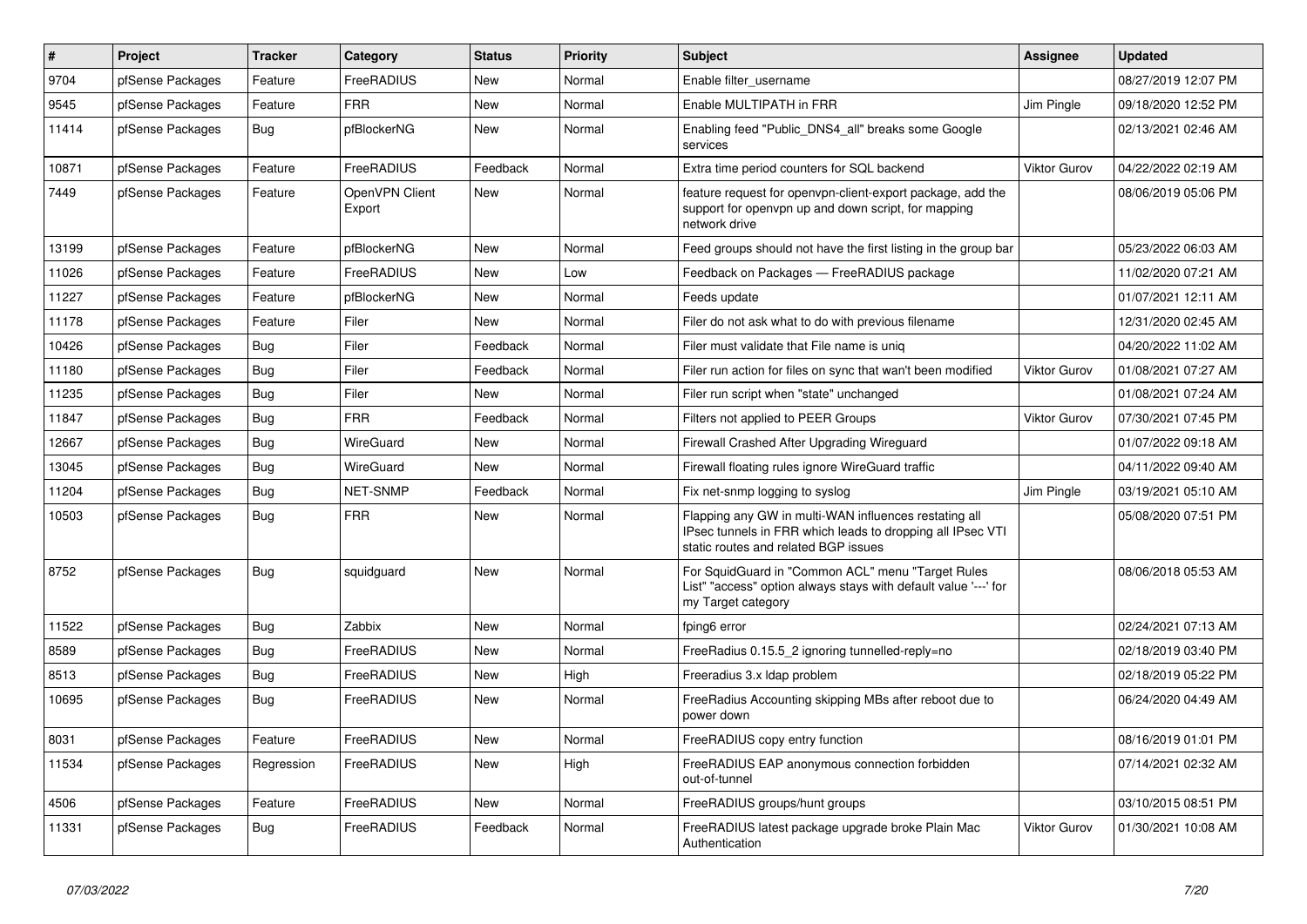| #     | Project          | <b>Tracker</b> | Category   | <b>Status</b>                 | <b>Priority</b> | Subject                                                                                                                                                                 | <b>Assignee</b>     | <b>Updated</b>      |
|-------|------------------|----------------|------------|-------------------------------|-----------------|-------------------------------------------------------------------------------------------------------------------------------------------------------------------------|---------------------|---------------------|
| 12982 | pfSense Packages | Bug            | FreeRADIUS | New                           | Normal          | FreeRadius RadReply table entries missing from pf                                                                                                                       |                     | 06/19/2022 05:38 PM |
| 8516  | pfSense Packages | <b>Bug</b>     | FreeRADIUS | New                           | Normal          | FreeRADIUS requires settings re-saved after pfSense<br>upgrade                                                                                                          | Jim Pingle          | 12/31/2021 05:58 PM |
| 10908 | pfSense Packages | Feature        | FreeRADIUS | Feedback                      | Normal          | FreeRADIUS server certificate not using full CA chain                                                                                                                   | <b>Viktor Gurov</b> | 04/22/2022 02:19 AM |
| 11802 | pfSense Packages | Bug            | FreeRADIUS | New                           | Normal          | FreeRADIUS sync                                                                                                                                                         |                     | 05/10/2021 04:18 AM |
| 12742 | pfSense Packages | Bug            | FreeRADIUS | Feedback                      | Normal          | freeRADIUS virtual-server-default: modules dailycounter,<br>monthlycounter, noresetcounter, expire_on_login in<br>authorize section prevent virtual server from loading |                     | 03/01/2022 12:45 PM |
| 12126 | pfSense Packages | Bug            | FreeRADIUS | New                           | Normal          | freeradius3 0.15.7 31                                                                                                                                                   |                     | 10/11/2021 08:21 AM |
| 10935 | pfSense Packages | Bug            | <b>FRR</b> | New                           | Normal          | FRR 0.6.7-6 - BGPD service recycled IPv6 without Route<br>Map                                                                                                           |                     | 12/30/2020 05:00 PM |
| 11206 | pfSense Packages | Feature        | <b>FRR</b> | <b>Pull Request</b><br>Review | Normal          | <b>FRR 7.5</b>                                                                                                                                                          | Jim Pingle          | 01/08/2021 12:47 PM |
| 11836 | pfSense Packages | Bug            | <b>FRR</b> | Assigned                      | Normal          | FRR ACCEPTFILTER unstable                                                                                                                                               | <b>Viktor Gurov</b> | 02/14/2022 07:20 AM |
| 10516 | pfSense Packages | <b>Bug</b>     | <b>FRR</b> | New                           | Normal          | <b>FRR Access list</b>                                                                                                                                                  |                     | 12/06/2020 11:02 PM |
| 11841 | pfSense Packages | Bug            | <b>FRR</b> | <b>New</b>                    | Normal          | FRR access lists default bahavior changed to permit by<br>default                                                                                                       |                     | 04/22/2021 09:52 AM |
| 12965 | pfSense Packages | Bug            | <b>FRR</b> | <b>Pull Request</b><br>Review | Normal          | FRR BFD peer configuration is handled incorrectly in some<br>cases                                                                                                      | <b>Viktor Gurov</b> | 03/22/2022 08:04 AM |
| 12951 | pfSense Packages | Bug            | <b>FRR</b> | Feedback                      | Normal          | FRR cannot remove IPv6 routes                                                                                                                                           |                     | 03/22/2022 09:24 PM |
| 11650 | pfSense Packages | <b>Bug</b>     | <b>FRR</b> | New                           | Very Low        | FRR configuration broken on restore of manually edited<br>FRR config sections                                                                                           |                     | 03/10/2021 08:50 AM |
| 11377 | pfSense Packages | <b>Bug</b>     | <b>FRR</b> | <b>Pull Request</b><br>Review | Normal          | <b>FRR</b> deinstall                                                                                                                                                    |                     | 03/10/2021 08:21 AM |
| 11936 | pfSense Packages | Bug            | <b>FRR</b> | Incomplete                    | High            | FRR does not connect BGP when using password                                                                                                                            |                     | 05/19/2021 08:12 AM |
| 11477 | pfSense Packages | Bug            | <b>FRR</b> | Feedback                      | Normal          | FRR does not recognize some BFD options                                                                                                                                 | Viktor Gurov        | 02/26/2021 10:52 PM |
| 11681 | pfSense Packages | Bug            | <b>FRR</b> | Feedback                      | Normal          | FRR generates invalid BFD configuration after removing<br>interfaces                                                                                                    | <b>Viktor Gurov</b> | 07/14/2021 04:40 PM |
| 12889 | pfSense Packages | Feature        | <b>FRR</b> | New                           | Normal          | FRR GUI add set ipv6 next-hop global                                                                                                                                    |                     | 03/02/2022 06:10 AM |
| 10789 | pfSense Packages | Feature        | <b>FRR</b> | Feedback                      | Normal          | FRR integrated configuration and hitless reloads                                                                                                                        | Jim Pingle          | 01/20/2021 11:16 PM |
| 11961 | pfSense Packages | Bug            | <b>FRR</b> | Feedback                      | Normal          | FRR OSPF add unwanted area 0 authentication to router<br>ospf                                                                                                           | <b>Viktor Gurov</b> | 09/16/2021 10:25 PM |
| 11835 | pfSense Packages | Bug            | <b>FRR</b> | New                           | Normal          | FRR OSPF redistributed connected routes disappearing                                                                                                                    |                     | 04/22/2021 07:11 AM |
| 11158 | pfSense Packages | Bug            | <b>FRR</b> | New                           | High            | <b>FRR Prefix Lists</b>                                                                                                                                                 |                     | 12/30/2020 04:55 PM |
| 11130 | pfSense Packages | Feature        | <b>FRR</b> | Feedback                      | Normal          | FRR RIP support                                                                                                                                                         | Jim Pingle          | 12/31/2021 04:19 PM |
| 10294 | pfSense Packages | Bug            | <b>FRR</b> | New                           | Normal          | FRR Route Counts Incorrect on Status Page                                                                                                                               | Jim Pingle          | 02/26/2020 11:08 AM |
| 9141  | pfSense Packages | Feature        | <b>FRR</b> | New                           | Very Low        | FRR xmlrpc                                                                                                                                                              | Jim Pingle          | 11/26/2018 07:49 AM |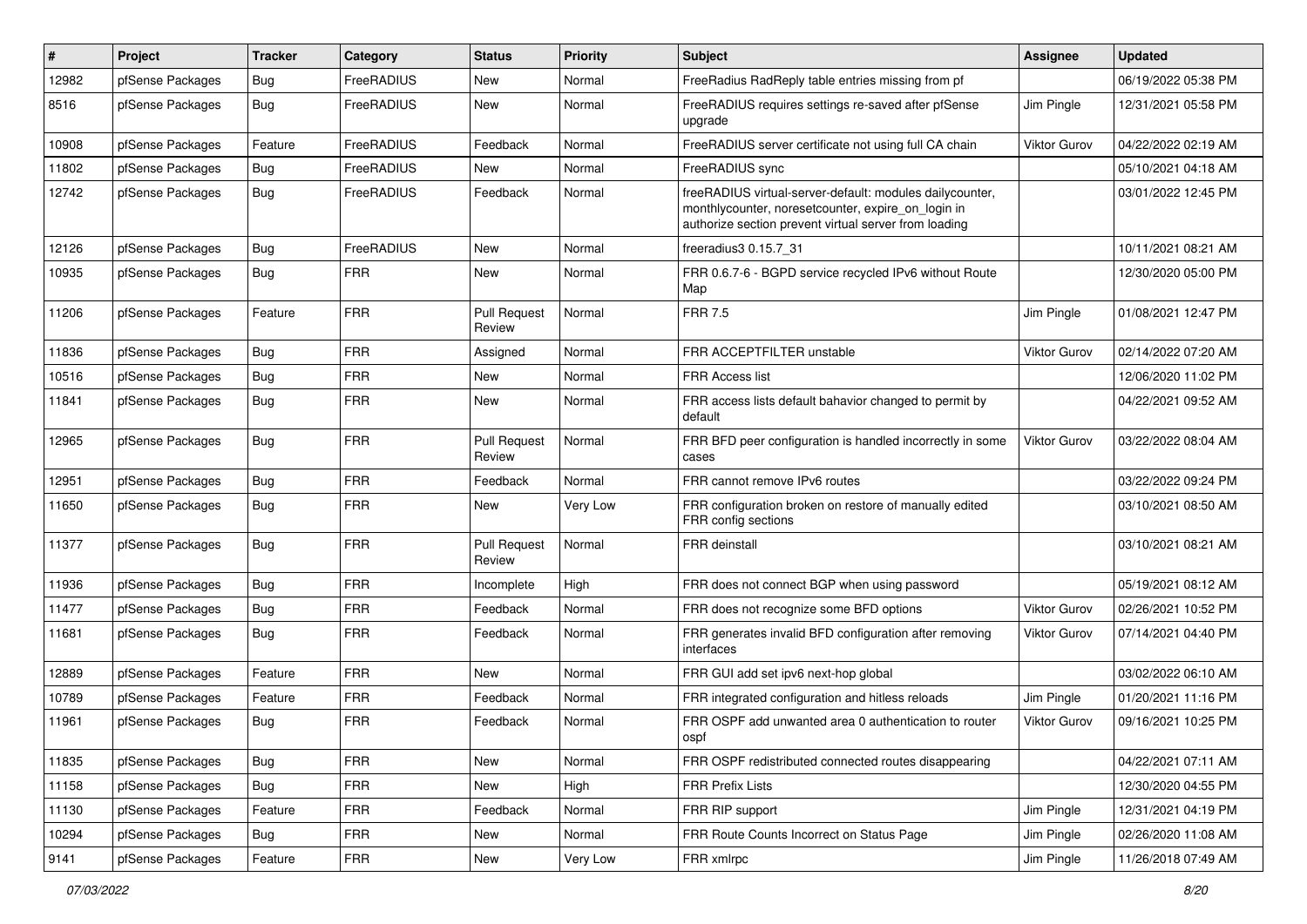| $\sharp$ | Project          | <b>Tracker</b> | Category               | <b>Status</b> | Priority | <b>Subject</b>                                                                             | <b>Assignee</b> | <b>Updated</b>      |
|----------|------------------|----------------|------------------------|---------------|----------|--------------------------------------------------------------------------------------------|-----------------|---------------------|
| 11345    | pfSense Packages | <b>Bug</b>     | FRR                    | Feedback      | Normal   | FRR-OSPF - No "prefix-list" possible                                                       | Jim Pingle      | 02/04/2021 11:03 PM |
| 8547     | pfSense Packages | Feature        | New Package<br>Request | <b>New</b>    | Normal   | fwknop Port Knocking Package                                                               |                 | 02/08/2021 12:17 PM |
| 12292    | pfSense Packages | Feature        | Suricata               | Feedback      | Normal   | GeoIP look on the Alerts, Blocked and Files pages                                          | Viktor Gurov    | 08/23/2021 08:16 AM |
| 11266    | pfSense Packages | Feature        | AutoConfigBackup       | New           | Very Low | Give an option to list restore point in "reverse" order/latest at<br>the top.              |                 | 01/19/2021 06:58 PM |
| 4503     | pfSense Packages | Feature        | New Package<br>Request | New           | Normal   | GNUGateKeeper H.323 Proxy Package                                                          |                 | 08/27/2019 02:54 AM |
| 6861     | pfSense Packages | Bug            | haproxy                | New           | Normal   | Ha-Proxy duplicated backend used in place of original<br>backend                           |                 | 02/18/2019 05:30 PM |
| 12427    | pfSense Packages | Todo           | haproxy                | <b>New</b>    | Normal   | ha-proxy: action order in the GUI is not keeped in the<br>resulting ha-proxy configuration |                 | 10/06/2021 07:02 AM |
| 13039    | pfSense Packages | Feature        | <b>AWS VPC</b>         | <b>New</b>    | Normal   | Handle transit gateway VPNs in the AWS VPN wizard                                          |                 | 04/11/2022 07:31 AM |
| 11937    | pfSense Packages | Bug            | haproxy                | Feedback      | Normal   | HAproxy "Use Client-IP" option breaks Captive Portal                                       | Viktor Gurov    | 06/22/2021 08:48 AM |
| 13022    | pfSense Packages | Bug            | haproxy                | Feedback      | Normal   | HAProxy - Sub Frontends ignore Client verification CA<br>certificates                      |                 | 04/06/2022 12:55 PM |
| 11036    | pfSense Packages | Bug            | haproxy                | New           | Normal   | <b>HAproxy ACL</b>                                                                         |                 | 02/11/2022 11:27 AM |
| 8982     | pfSense Packages | Feature        | haproxy                | New           | Normal   | HAproxy ACL support for map in configuration UI                                            |                 | 06/25/2019 01:49 AM |
| 7039     | pfSense Packages | <b>Bug</b>     | haproxy                | Feedback      | Normal   | HAProxy backend configuration does not handle<br>intermediate CAs properly                 |                 | 04/21/2022 12:40 PM |
| 11000    | pfSense Packages | <b>Bug</b>     | haproxy                | <b>New</b>    | Very Low | haproxy deprecated trick suggested                                                         |                 | 12/23/2020 02:55 PM |
| 9500     | pfSense Packages | Bug            | haproxy                | New           | Normal   | HAproxy does not delete non-applicable action config                                       |                 | 01/18/2022 06:28 AM |
| 11756    | pfSense Packages | Bug            | haproxy                | Feedback      | Normal   | HaProxy does not transfer backend states during reload                                     | Viktor Gurov    | 07/14/2021 01:21 PM |
| 9261     | pfSense Packages | Bug            | haproxy                | <b>New</b>    | Normal   | haproxy GUI failure                                                                        |                 | 01/08/2019 12:41 PM |
| 9247     | pfSense Packages | Bug            | haproxy                | New           | Low      | HAProxy multiple server selection on stats pages doesn't<br>work                           |                 | 01/02/2019 04:44 PM |
| 7462     | pfSense Packages | <b>Bug</b>     | haproxy                | <b>New</b>    | Normal   | HAproxy not rebinding properly after WAN DHCP IP change                                    |                 | 01/11/2018 09:15 AM |
| 11135    | pfSense Packages | <b>Bug</b>     | haproxy                | Feedback      | High     | HAproxy OCSP reponse crontab bug                                                           | Viktor Gurov    | 09/10/2021 11:51 AM |
| 8902     | pfSense Packages | Bug            | haproxy                | <b>New</b>    | Normal   | HAproxy package not use custom DNS for lookup on apply<br>new config                       |                 | 09/16/2018 08:16 AM |
| 8869     | pfSense Packages | Feature        | haproxy                | <b>New</b>    | Normal   | HAproxy should use RFC 7919 DH parameter files                                             |                 | 10/17/2018 10:46 AM |
| 10779    | pfSense Packages | Feature        | haproxy                | Feedback      | Normal   | HAProxy SSL/TLS Compatibility Mode                                                         | Viktor Gurov    | 04/22/2022 02:20 AM |
| 9077     | pfSense Packages | Feature        | haproxy                | New           | Normal   | haproxy UI: Add seperator lines                                                            |                 | 10/29/2018 06:06 AM |
| 6784     | pfSense Packages | Bug            | haproxy                | New           | Normal   | HAProxy version .48 will not use URL Table Alias for front<br>end listener                 |                 | 02/18/2019 05:32 PM |
| 13098    | pfSense Packages | <b>Bug</b>     | haproxy                | Feedback      | Low      | HAProxy Virtual IP broken link under Frontend setup                                        |                 | 04/27/2022 08:35 AM |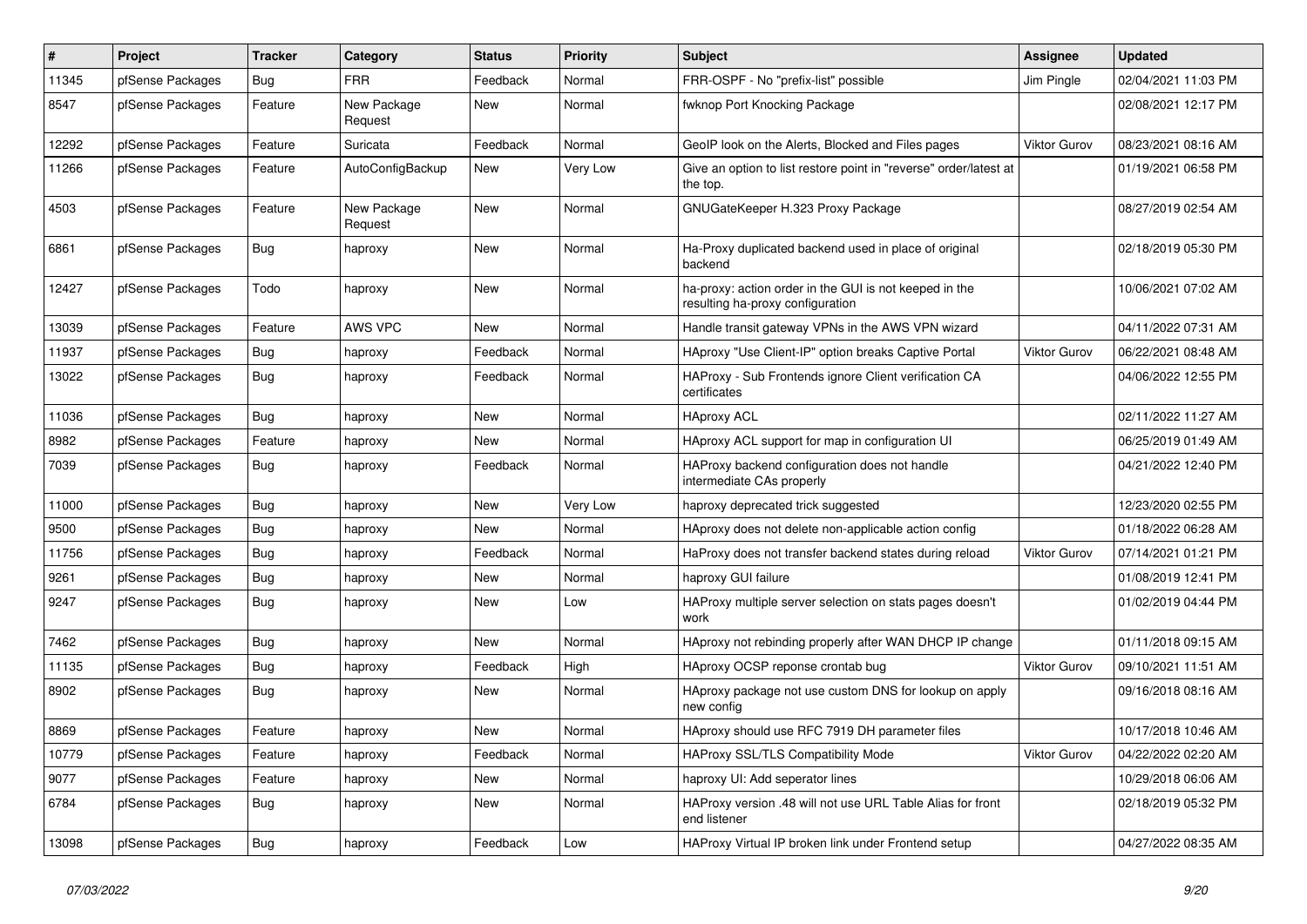| $\pmb{\#}$ | Project          | <b>Tracker</b> | Category               | <b>Status</b> | <b>Priority</b> | <b>Subject</b>                                                                                  | <b>Assignee</b>       | <b>Updated</b>      |
|------------|------------------|----------------|------------------------|---------------|-----------------|-------------------------------------------------------------------------------------------------|-----------------------|---------------------|
| 8121       | pfSense Packages | Feature        | haproxy                | New           | Normal          | haproxy, allow to generate backends even they don't seem<br>to be used                          |                       | 11/23/2017 04:04 AM |
| 11491      | pfSense Packages | Bug            | haproxy                | Feedback      | Normal          | haproxy-devel v0.62 2 - startup error 'httpchk'                                                 | <b>Viktor Gurov</b>   | 06/22/2021 08:46 AM |
| 8438       | pfSense Packages | Bug            | haproxy                | <b>New</b>    | High            | haproxy: can't use ACL for cert with http-response actions                                      |                       | 05/24/2018 01:12 PM |
| 9079       | pfSense Packages | Bug            | ntop                   | <b>New</b>    | Normal          | High CPU usage of ntopng even during IDLE and no<br>network traffic                             |                       | 12/16/2018 02:40 PM |
| 13180      | pfSense Packages | Bug            | pfBlockerNG            | New           | High            | High CPU Utilization with pfb_filter <sup>[]</sup> since PfBlockerNG<br>update to devel 3.1.0 4 |                       | 06/14/2022 08:00 AM |
| 6964       | pfSense Packages | Bug            | Suricata               | Feedback      | Normal          | Host OS Policy Assignment broken when using "Import" or<br>"Aliases" buttons                    | <b>Viktor Gurov</b>   | 08/20/2021 07:52 AM |
| 10796      | pfSense Packages | Feature        | Cellular               | Feedback      | Normal          | Huawei ME909u-521 support                                                                       |                       | 04/21/2022 12:40 PM |
| 9486       | pfSense Packages | Bug            | softflowd              | New           | Very Low        | ifindex values used for softflowd are incorrect                                                 |                       | 08/14/2019 02:30 PM |
| 12751      | pfSense Packages | Bug            | <b>FRR</b>             | New           | Normal          | Improve FRR route restoration after gateway events                                              |                       | 02/06/2022 11:07 PM |
| 13096      | pfSense Packages | Feature        | Snort                  | Feedback      | Normal          | Improve robustness of Snort Rules Update Log size<br>limitation logic                           | <b>Bill Meeks</b>     | 04/25/2022 12:22 PM |
| 11404      | pfSense Packages | <b>Bug</b>     | <b>FRR</b>             | Feedback      | Normal          | Incorrect prefix/access lists migration on update                                               | <b>Viktor Gurov</b>   | 02/18/2021 09:49 AM |
| 11837      | pfSense Packages | Feature        | <b>FRR</b>             | New           | Low             | Increase field length of FRR Networks in Access Lists and<br>Prefix Lists                       |                       | 04/22/2021 07:10 AM |
| 11777      | pfSense Packages | Bug            | Unbound                | <b>New</b>    | Very Low        | Input validation prevents DNS Resolver from being disabled                                      |                       | 04/05/2021 05:51 PM |
| 10831      | pfSense Packages | Feature        | New Package<br>Request | New           | Very Low        | Integration of nntp-proxy into pfsense                                                          |                       | 08/13/2020 09:09 AM |
| 11343      | pfSense Packages | Bug            | <b>BIND</b>            | Feedback      | Low             | Invalid link to pfSense-pkg-bind changelog                                                      | <b>Viktor Gurov</b>   | 04/05/2022 08:12 AM |
| 12278      | pfSense Packages | Regression     | Zabbix                 | Feedback      | Normal          | Invalid plugin_certificates() function name                                                     | Viktor Gurov          | 08/19/2021 05:52 AM |
| 12358      | pfSense Packages | Feature        | pfBlockerNG            | <b>New</b>    | Normal          | IP List Copy/Import/Export                                                                      |                       | 09/09/2021 01:56 PM |
| 13246      | pfSense Packages | Feature        | iperf                  | New           | Normal          | iperf3 service controls do not work                                                             |                       | 06/05/2022 06:51 PM |
| 12822      | pfSense Packages | <b>Bug</b>     | pfBlockerNG            | New           | Normal          | IPv4 Source ASN format not working                                                              |                       | 02/18/2022 10:47 AM |
| 11693      | pfSense Packages | Bug            | <b>FRR</b>             | Feedback      | Normal          | IPv6 static routing fails                                                                       | Viktor Gurov          | 04/26/2022 08:50 AM |
| 10297      | pfSense Packages | Feature        | FreeRADIUS             | Assigned      | Normal          | IPv6 user attributes                                                                            |                       | 04/21/2022 12:39 PM |
| 11848      | pfSense Packages | <b>Bug</b>     | Squid                  | <b>New</b>    | Normal          | Issue with squid cache download speed                                                           |                       | 04/23/2021 09:30 PM |
| 7411       | pfSense Packages | Todo           | ladvd                  | New           | Low             | LADVD Devices not wide enough                                                                   |                       | 10/22/2017 05:04 AM |
| 3962       | pfSense Packages | Bug            | ladvd                  | Confirmed     | Normal          | LADVD interface handling issues with lagg and bridge                                            |                       | 12/05/2016 01:59 PM |
| 11509      | pfSense Packages | Bug            | <b>LCDProc</b>         | New           | Low             | LCD package - not starting at boot - stop and start in Status<br>Window not possible            |                       | 02/23/2021 10:55 AM |
| 12084      | pfSense Packages | Bug            | <b>FRR</b>             | New           | Normal          | libfrr.so.0 error on SG-1100                                                                    |                       | 06/26/2021 08:22 AM |
| 12760      | pfSense Packages | <b>Bug</b>     | WireGuard              | New           | Normal          | Link-local addresses disallowed on Wireguard interfaces                                         | Christian<br>McDonald | 02/07/2022 03:50 AM |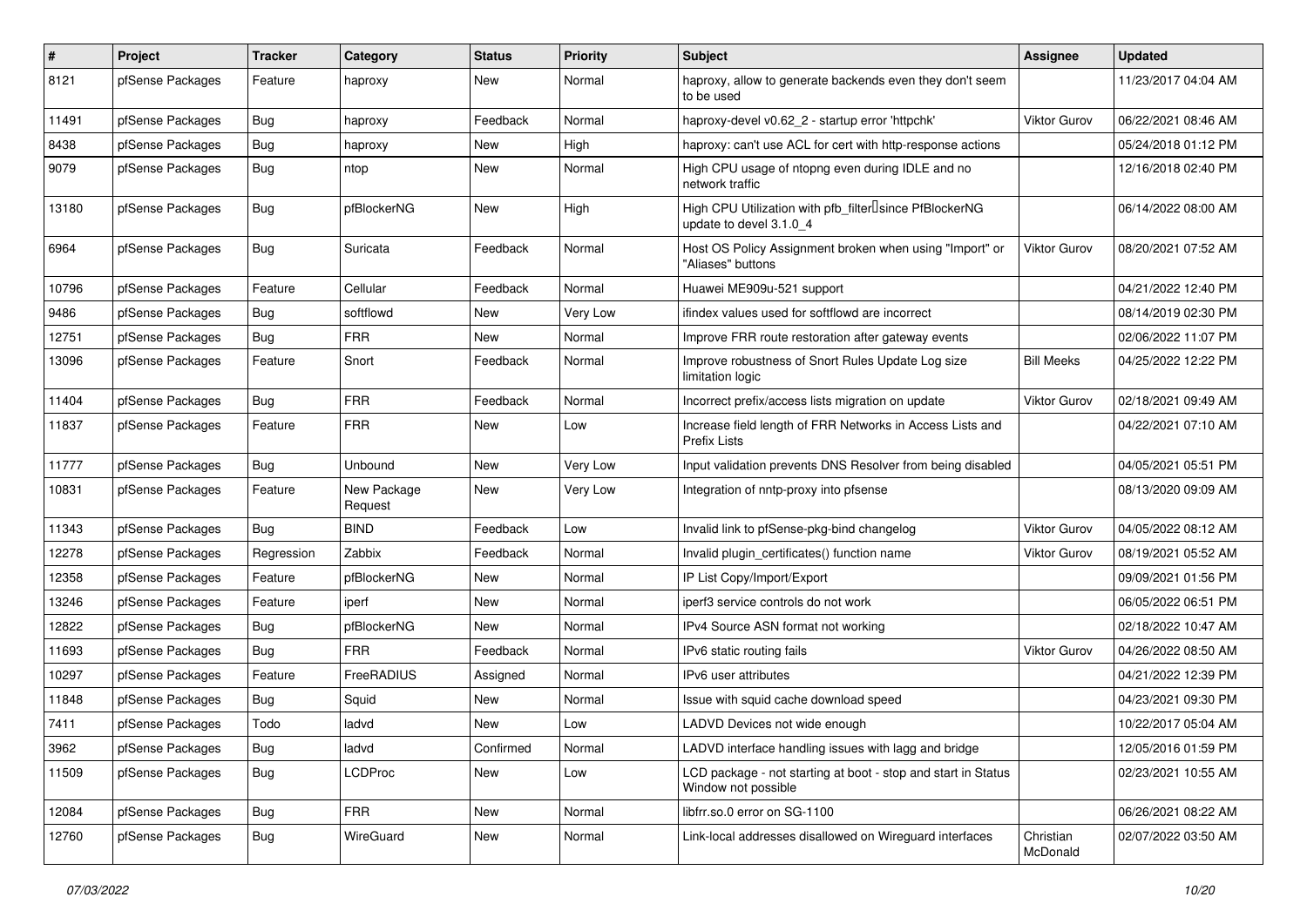| $\pmb{\#}$ | Project          | <b>Tracker</b> | Category                     | <b>Status</b> | Priority | Subject                                                                                 | <b>Assignee</b>       | <b>Updated</b>      |
|------------|------------------|----------------|------------------------------|---------------|----------|-----------------------------------------------------------------------------------------|-----------------------|---------------------|
| 10502      | pfSense Packages | Bug            | <b>Ildpd</b>                 | In Progress   | Normal   | LLDP spamming errors on Netgate XG-7100                                                 |                       | 04/21/2022 12:39 PM |
| 6651       | pfSense Packages | Feature        | <b>FRR</b>                   | Feedback      | Normal   | Loopback interfaces                                                                     | Christian<br>McDonald | 12/25/2021 02:42 PM |
| 13053      | pfSense Packages | Bug            | <b>ACME</b>                  | <b>New</b>    | Normal   | LoopiaAPI error handling                                                                |                       | 05/05/2022 10:58 AM |
| 8315       | pfSense Packages | <b>Bug</b>     | Mail report                  | Feedback      | Normal   | Mail Report mail_report_send() behavior different than<br>notify_via_smtp()             | Jim Pingle            | 09/24/2019 10:12 AM |
| 12033      | pfSense Packages | Bug            | pfBlockerNG                  | <b>New</b>    | Normal   | maxmindb and _sqlite3 modules not found                                                 |                       | 10/01/2021 04:42 AM |
| 13202      | pfSense Packages | Bug            | pfBlockerNG                  | New           | Normal   | Missing Protocols on IP Feed Groups Advanced<br>Inbound/Outbound Firewall Rule settings |                       | 05/23/2022 08:58 AM |
| 9648       | pfSense Packages | Feature        | haproxy                      | <b>New</b>    | Very Low | Multiple node Sync HAProxy configuration to backup CARP<br>members via XMLRPC.          |                       | 07/25/2019 10:04 AM |
| 9973       | pfSense Packages | Feature        | <b>NRPE</b>                  | <b>New</b>    | Normal   | Nagios NRPE package isn't IPv6 capable                                                  |                       | 12/20/2019 03:15 PM |
| 10990      | pfSense Packages | Bug            | NET-SNMP                     | Feedback      | Normal   | net-snmp IPv6 listen address needs to be wrapped in<br>square brackets                  |                       | 03/19/2021 05:09 AM |
| 11610      | pfSense Packages | Bug            | NET-SNMP                     | <b>New</b>    | Normal   | NET-SNMP is not setting the correct permissions on AgentX                               |                       | 06/28/2021 07:54 AM |
| 11970      | pfSense Packages | Bug            | Coreboot                     | New           | Normal   | Netgate Firmware Upgrade Doesn't Work on XG-2758                                        |                       | 04/21/2022 12:39 PM |
| 12073      | pfSense Packages | Bug            | NET-SNMP                     | Feedback      | Normal   | netsnmptrapd.conf syntax is wrong                                                       |                       | 04/21/2022 12:40 PM |
| 11138      | pfSense Packages | Feature        | FreeRADIUS                   | <b>New</b>    | Normal   | new WebGUI checkboxes needed                                                            |                       | 12/07/2020 08:28 AM |
| 12656      | pfSense Packages | Feature        | New Package<br>Request       | New           | Normal   | <b>NextDNS</b>                                                                          |                       | 01/31/2022 01:50 AM |
| 11592      | pfSense Packages | Bug            | node exporter                | <b>New</b>    | Normal   | Node exporter can not read system statistics                                            |                       | 10/15/2021 09:37 PM |
| 11515      | pfSense Packages | <b>Bug</b>     | node_exporter                | Feedback      | Normal   | node exporter 0.18.1 1 - Unable to interact or start the<br>service from web ui         | Viktor Gurov          | 07/14/2021 12:37 PM |
| 11182      | pfSense Packages | <b>Bug</b>     | <b>NRPE</b>                  | <b>New</b>    | Normal   | NRPE in HA syncs the bind IP                                                            |                       | 12/01/2021 02:15 AM |
| 5174       | pfSense Packages | Feature        | <b>NRPE</b>                  | New           | Normal   | nrpe: check sensors doesnt work, missing Imsensors                                      |                       | 11/15/2015 12:49 AM |
| 11530      | pfSense Packages | Bug            | ntop                         | Feedback      | Low      | ntopng 4.2 needs to be updated to 4.3, Bug when accessing<br>a host for details         |                       | 03/05/2022 08:35 PM |
| 7000       | pfSense Packages | Feature        | ntop                         | <b>New</b>    | Normal   | ntopng historical data needs to be reworked                                             |                       | 01/14/2017 09:20 AM |
| 11274      | pfSense Packages | Bug            | ntop                         | Feedback      | Normal   | ntopng https web server does not present full certificate<br>chain                      | Viktor Gurov          | 01/28/2021 09:51 AM |
| 10783      | pfSense Packages | Bug            | ntop                         | New           | Normal   | NtopNG is very unstable on arm64                                                        |                       | 07/22/2020 09:07 AM |
| 9143       | pfSense Packages | Bug            | ntop                         | New           | Normal   | ntopng not displaying values in historical correctly                                    |                       | 11/22/2018 07:24 AM |
| 12444      | pfSense Packages | Bug            | ntop                         | New           | Normal   | ntopng throws errors when viewing single host                                           |                       | 10/11/2021 12:39 PM |
| 10370      | pfSense Packages | <b>Bug</b>     | ntop                         | New           | Normal   | ntopng Timeseries not send to InfluxDB                                                  |                       | 03/30/2020 09:42 AM |
| 9537       | pfSense Packages | Bug            | <b>Status Traffic Totals</b> | New           | Normal   | One month offset in displayed data between time changes                                 | Jared Dillard         | 05/01/2020 08:27 AM |
| 12506      | pfSense Packages | <b>Bug</b>     | Suricata                     | Feedback      | Normal   | Only selected instance is restarted on suppress list change                             | <b>Viktor Gurov</b>   | 12/01/2021 04:43 AM |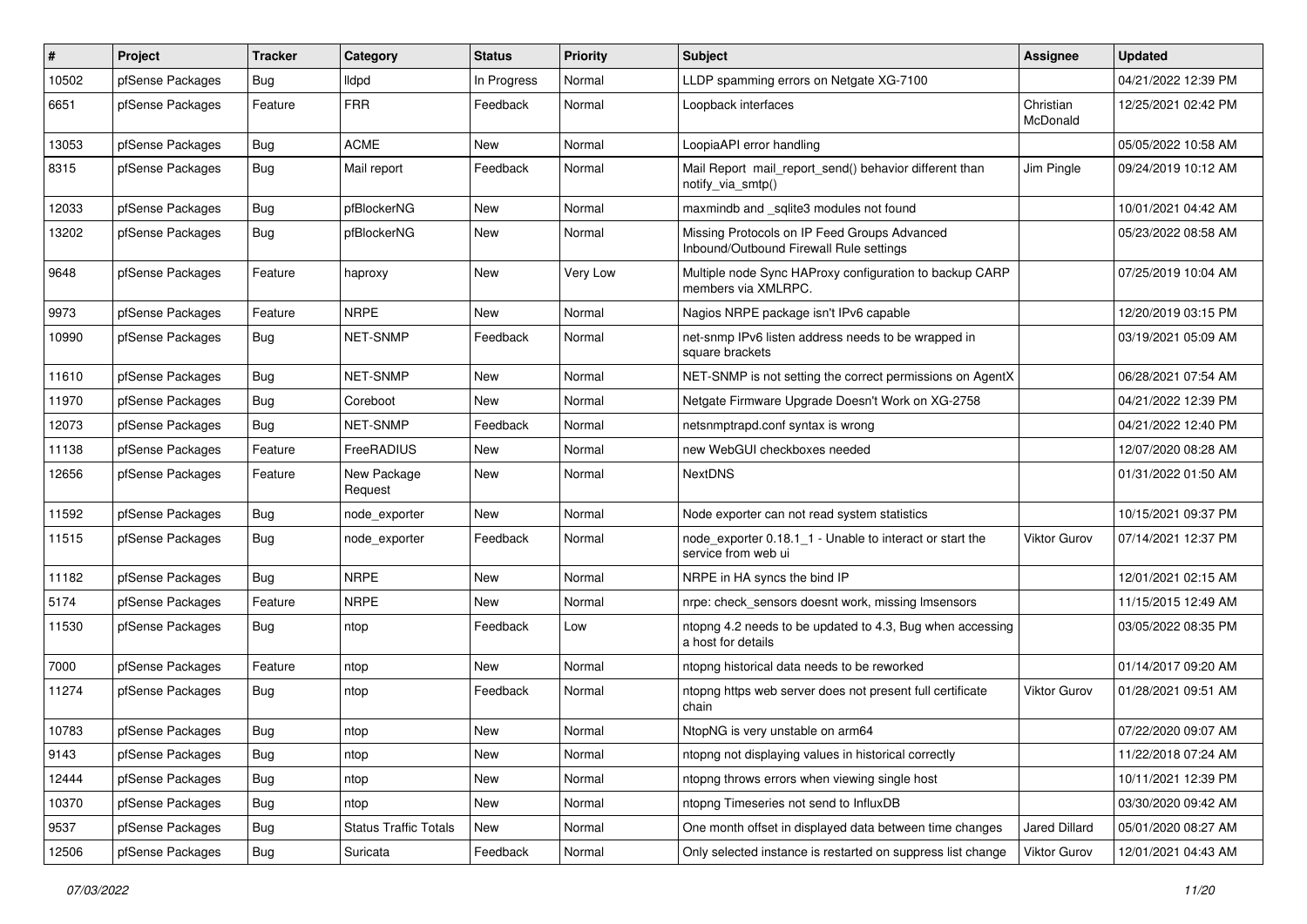| $\pmb{\#}$ | Project          | <b>Tracker</b> | Category                 | <b>Status</b>                 | Priority        | <b>Subject</b>                                                                                                         | <b>Assignee</b>     | <b>Updated</b>      |
|------------|------------------|----------------|--------------------------|-------------------------------|-----------------|------------------------------------------------------------------------------------------------------------------------|---------------------|---------------------|
| 13247      | pfSense Packages | Bug            | open-vm-tools            | <b>New</b>                    | Low             | Open-VM-Tools service actions do not work                                                                              |                     | 06/05/2022 07:09 PM |
| 8517       | pfSense Packages | Feature        | New Package<br>Request   | <b>New</b>                    | Normal          | OpenConnect client                                                                                                     |                     | 08/13/2019 10:01 AM |
| 8148       | pfSense Packages | Feature        | OpenVPN Client<br>Export | <b>New</b>                    | <b>Very Low</b> | OpenVPN - Output Windows Client .MSI Installer for GPO<br>deployment                                                   |                     | 11/30/2017 01:24 PM |
| 7699       | pfSense Packages | Feature        | OpenVPN Client<br>Export | <b>New</b>                    | Normal          | OpenVPN Client Export - Default Gateway                                                                                |                     | 08/19/2019 03:32 PM |
| 12475      | pfSense Packages | Bug            | OpenVPN Client<br>Export | Feedback                      | Normal          | OpenVPN Client Export does not show certificate without<br>private key                                                 | Jim Pingle          | 02/17/2022 08:24 AM |
| 9085       | pfSense Packages | Feature        | OpenVPN Client<br>Export | <b>New</b>                    | Low             | OpenVPN connect/disconnect scripts                                                                                     |                     | 08/13/2019 09:15 AM |
| 10570      | pfSense Packages | Feature        | OpenVPN Client<br>Export | New                           | Very Low        | OpenVPN Export for iOS should use .ovpn12 for certs and<br>private key                                                 |                     | 05/19/2020 10:12 AM |
| 11165      | pfSense Packages | Feature        | OpenVPN Client<br>Export | <b>New</b>                    | Very Low        | OpenVPN Exporter - Allow for name customization                                                                        |                     | 07/10/2021 12:58 PM |
| 13284      | pfSense Packages | Feature        | FreeRADIUS               | <b>New</b>                    | Normal          | Option to define "Issuer" in OPT configuration.                                                                        | Jakob<br>Nordgarden | 06/19/2022 12:10 PM |
| 11749      | pfSense Packages | Feature        | pfBlockerNG              | New                           | Normal          | Option to disable NAT rule creation                                                                                    |                     | 04/06/2021 11:45 PM |
| 13160      | pfSense Packages | Feature        | Status Monitoring        | <b>Pull Request</b><br>Review | Normal          | Option to sort monitoring graph views                                                                                  |                     | 05/13/2022 12:06 PM |
| 13043      | pfSense Packages | Bug            | WireGuard                | <b>New</b>                    | Normal          | OSPF over Wireguard interface doesn't populate neighbors<br>after reboot                                               |                     | 04/11/2022 09:22 AM |
| 9616       | pfSense Packages | Feature        | New Package<br>Request   | <b>New</b>                    | Normal          | Package for Docs                                                                                                       |                     | 03/26/2020 06:34 AM |
| 10526      | pfSense Packages | Bug            | pfBlockerNG              | <b>New</b>                    | Normal          | Package pfBlockerNG Crashes on Alert view                                                                              |                     | 05/04/2020 08:59 AM |
| 7954       | pfSense Packages | <b>Bug</b>     | Squid                    | Confirmed                     | Normal          | Package upgrade/reinstall gets stuck on deinstall if the<br>package-provided service is not running                    |                     | 10/18/2017 12:04 PM |
| 13209      | pfSense Packages | Bug            | pfBlockerNG              | <b>New</b>                    | Low             | Parsing Filter log by pfBlockerNG creates IP Block log with<br>Source/Destination mixed up or wrong Direcion           | <b>Viktor Gurov</b> | 05/25/2022 03:50 AM |
| 13154      | pfSense Packages | Bug            | pfBlockerNG              | Confirmed                     | Normal          | pfBlocker causing excessive CPU load                                                                                   |                     | 06/28/2022 01:14 PM |
| 11398      | pfSense Packages | Bug            | pfBlockerNG              | <b>New</b>                    | Normal          | pfBlocker upgrade hangs forever                                                                                        |                     | 04/21/2022 12:39 PM |
| 12706      | pfSense Packages | Bug            | pfBlockerNG              | Feedback                      | Normal          | pfBlockerNG and unbound does not work after switching<br>/var to RAM disk                                              | <b>Viktor Gurov</b> | 03/24/2022 10:47 AM |
| 11261      | pfSense Packages | <b>Bug</b>     | pfBlockerNG              | <b>New</b>                    | Normal          | pfBlockerNG ASN numbers in IPv4 (/IPv6) Custom List<br>generate error(s) "Invalid numeric literal at line 1, column 7" |                     | 01/28/2021 08:34 AM |
| 10164      | pfSense Packages | Bug            | pfBlockerNG              | <b>New</b>                    | Normal          | pfBlockerNG dashboard widget position is not maintained<br>when updating                                               |                     | 01/06/2020 10:06 AM |
| 12330      | pfSense Packages | Bug            | pfBlockerNG              | Feedback                      | Normal          | pfBlockerNG devel creating invalid NAT rules on boot                                                                   |                     | 04/21/2022 12:40 PM |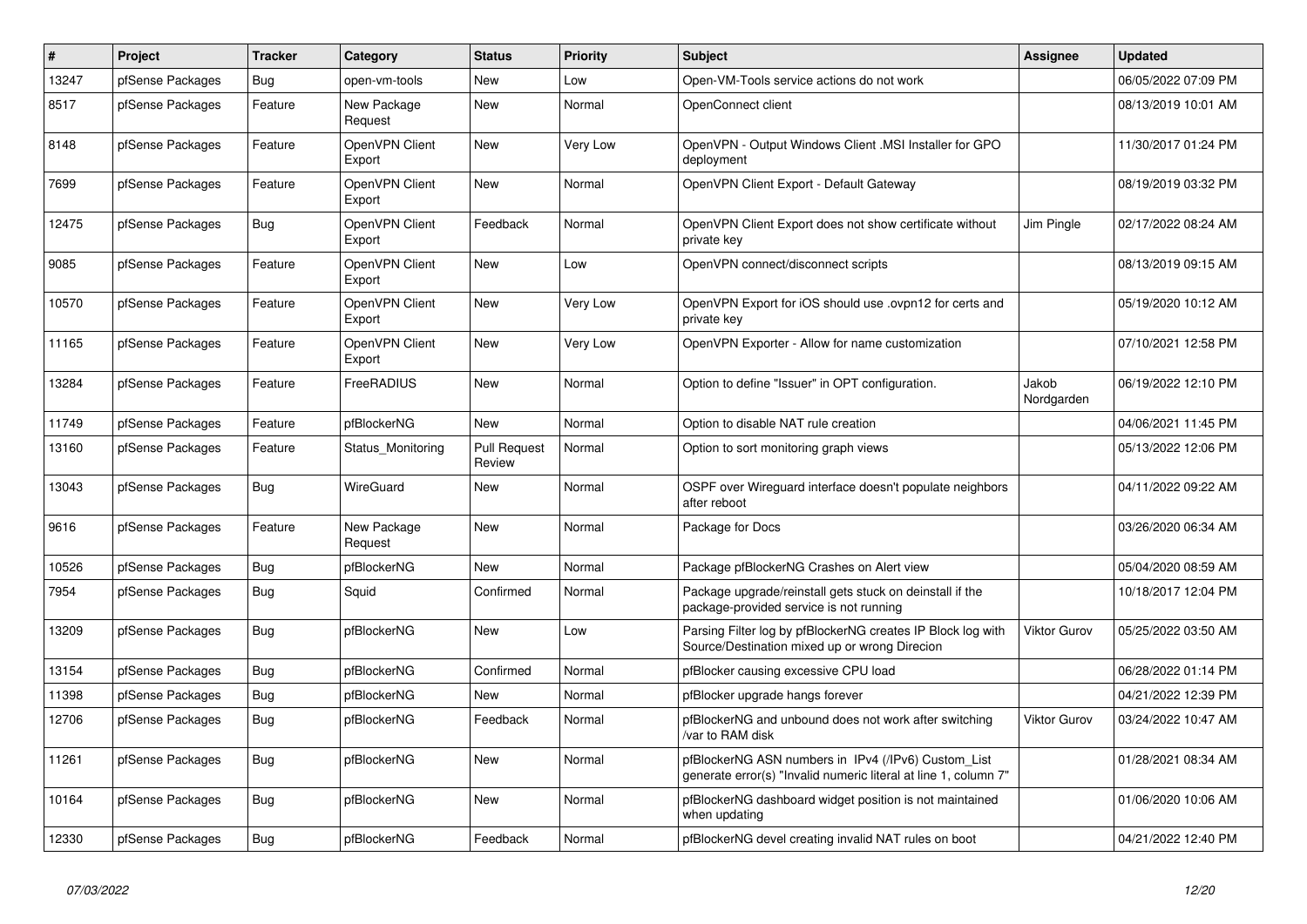| $\#$  | Project          | <b>Tracker</b> | Category      | <b>Status</b>                 | <b>Priority</b> | <b>Subject</b>                                                                                        | Assignee            | <b>Updated</b>      |
|-------|------------------|----------------|---------------|-------------------------------|-----------------|-------------------------------------------------------------------------------------------------------|---------------------|---------------------|
| 9662  | pfSense Packages | Bug            | pfBlockerNG   | <b>New</b>                    | Normal          | PfblockerNG do not update after pfsense reboot and wait for<br>next cron task                         |                     | 08/20/2019 09:00 AM |
| 13156 | pfSense Packages | Regression     | pfBlockerNG   | New                           | Normal          | pfBlockerNG IP block stats do not work                                                                |                     | 07/02/2022 10:58 AM |
| 12932 | pfSense Packages | Feature        | pfBlockerNG   | <b>New</b>                    | High            | pfblockerng per user whitelist                                                                        |                     | 03/11/2022 11:08 AM |
| 11209 | pfSense Packages | Feature        | pfBlockerNG   | <b>New</b>                    | Normal          | pfBlockerNG soft blocking                                                                             |                     | 01/01/2021 02:07 PM |
| 10252 | pfSense Packages | Bug            | pfBlockerNG   | New                           | High            | pfblockerng-devel                                                                                     |                     | 02/11/2020 05:18 PM |
| 12918 | pfSense Packages | Feature        | pfBlockerNG   | <b>New</b>                    | Normal          | pfBlockerNG-devel changes from xmlrpc sync do not take<br>effect immediately                          |                     | 03/07/2022 02:29 PM |
| 12916 | pfSense Packages | Bug            | pfBlockerNG   | <b>New</b>                    | Normal          | pfBlockerNG-devel cron job does not trigger xmlrpc sync                                               | <b>Viktor Gurov</b> | 04/11/2022 12:55 PM |
| 10253 | pfSense Packages | <b>Bug</b>     | pfBlockerNG   | <b>New</b>                    | Normal          | pfblockerng-devel uses user interface for VIP causing<br>issues with other services                   |                     | 02/11/2020 09:17 AM |
| 9724  | pfSense Packages | Bug            | pfBlockerNG   | <b>New</b>                    | High            | pfblockerng-firewall-filter-service-will-not-start                                                    |                     | 09/05/2019 06:32 AM |
| 10278 | pfSense Packages | Bug            | pfBlockerNG   | New                           | Normal          | pfBlockerNG: Formatting issue on DNSBL stats page                                                     |                     | 02/24/2020 01:36 PM |
| 10590 | pfSense Packages | <b>Bug</b>     | pfBlockerNG   | <b>New</b>                    | Normal          | pfBlockerNG: Invalid argument supplied for foreach()                                                  |                     | 05/26/2020 08:22 AM |
| 11260 | pfSense Packages | Feature        | pfBlockerNG   | <b>New</b>                    | Normal          | pfBlockerNG: predefined ASN groups for Google,<br>Facebook, Apple, etc with useful selections         |                     | 01/18/2021 03:46 PM |
| 11040 | pfSense Packages | Bug            | pfBlockerNG   | <b>New</b>                    | Normal          | pfb filter core faults when clearing firewall log                                                     |                     | 11/07/2020 01:44 PM |
| 6471  | pfSense Packages | Bug            | squidguard    | New                           | Normal          | pfsense 2.3.1 squidguard -> common ACL -> Target Rules<br>List missing                                |                     | 06/08/2016 06:22 PM |
| 6521  | pfSense Packages | <b>Bug</b>     | squidguard    | <b>New</b>                    | Normal          | pfsense 2.3.1 squidguard -> Groups ACL -> Target Rules<br>List missing                                |                     | 06/25/2016 10:49 PM |
| 11525 | pfSense Packages | Bug            | Suricata      | <b>New</b>                    | Normal          | pfsense 2.5.0 release version for vlan issue to suricata                                              |                     | 11/11/2021 08:16 AM |
| 10760 | pfSense Packages | <b>Bug</b>     | <b>BIND</b>   | <b>New</b>                    | High            | pfSense BIND 9.14.12 server terminates due to assertion<br>failure                                    |                     | 07/11/2020 04:53 PM |
| 10693 | pfSense Packages | <b>Bug</b>     | <b>BIND</b>   | <b>New</b>                    | Normal          | pfSense Bind Zone Editor UI does not update zone serial<br>number when a change is made               |                     | 09/01/2021 12:51 AM |
| 10279 | pfSense Packages | <b>Bug</b>     | open-vm-tools | <b>New</b>                    | Normal          | pfSense's OpenVM Tools on ESXi 6.7 no longer provides<br>quest vm functionality                       |                     | 03/01/2020 06:07 PM |
| 11898 | pfSense Packages | Bug            | apcupsd       | <b>New</b>                    | Normal          | PHP error from apcupsd dashboard widget                                                               |                     | 05/07/2021 09:12 AM |
| 10692 | pfSense Packages | Bug            | PIMD          | Feedback                      | Normal          | PIMD starts twice at boot                                                                             |                     | 04/21/2022 12:40 PM |
| 12538 | pfSense Packages | Bug            | PIMD          | New                           | Normal          | PIMD sub-interface bug                                                                                |                     | 11/20/2021 09:44 PM |
| 12907 | pfSense Packages | <b>Bug</b>     | <b>PIMD</b>   | Feedback                      | Normal          | PIMD: Nonexistent interfaces should be hidden/disabled in<br>pimd.conf before bringing up the service |                     | 03/07/2022 03:51 PM |
| 11827 | pfSense Packages | Feature        | <b>ACME</b>   | <b>New</b>                    | Normal          | Please include acme deploy folder/scripts                                                             |                     | 03/06/2022 04:31 AM |
| 11163 | pfSense Packages | Feature        | <b>ACME</b>   | <b>Pull Request</b><br>Review | Normal          | Preferred Chain option                                                                                |                     | 10/18/2021 09:10 AM |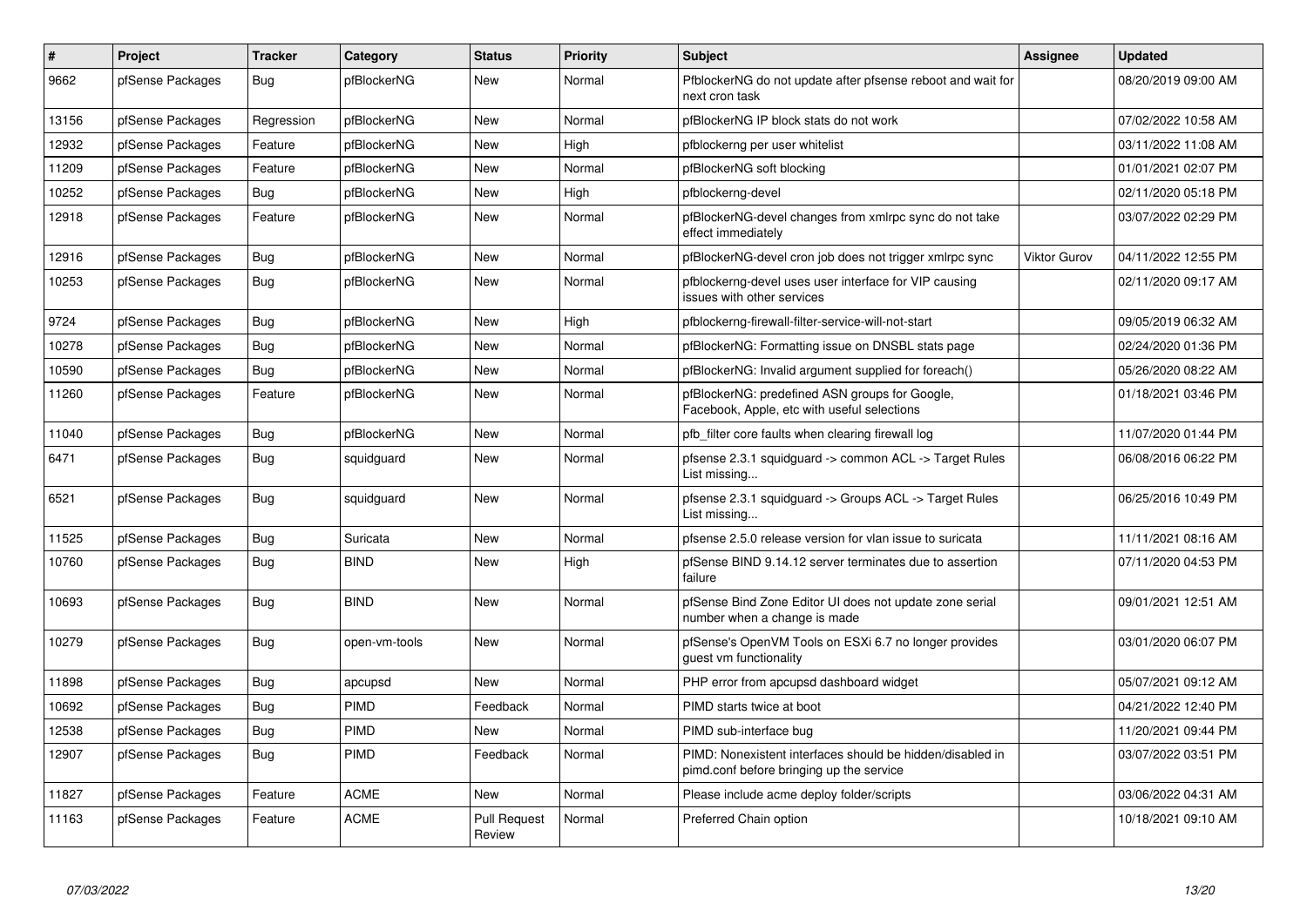| $\#$  | <b>Project</b>   | <b>Tracker</b> | Category                 | <b>Status</b> | <b>Priority</b> | <b>Subject</b>                                                                                  | <b>Assignee</b>     | <b>Updated</b>      |
|-------|------------------|----------------|--------------------------|---------------|-----------------|-------------------------------------------------------------------------------------------------|---------------------|---------------------|
| 11826 | pfSense Packages | Feature        | <b>ACME</b>              | <b>New</b>    | Normal          | Preserve acme SAN Method parameters for new cert<br>creations                                   |                     | 04/20/2021 02:02 PM |
| 6176  | pfSense Packages | Feature        | OpenVPN Client<br>Export | <b>New</b>    | Normal          | Privilege for OpenVPN Client Export                                                             |                     | 10/05/2020 07:33 AM |
| 13197 | pfSense Packages | Feature        | pfBlockerNG              | <b>New</b>    | Normal          | Put a Single donation link and a proper patreon lin in the<br>pfBlocker Support Banner / Widget |                     | 05/23/2022 05:35 AM |
| 12179 | pfSense Packages | Feature        | gemu-guest-agent         | <b>New</b>    | Normal          | QEMU package                                                                                    |                     | 07/30/2021 08:02 AM |
| 8264  | pfSense Packages | <b>Bug</b>     | FreeRADIUS               | <b>New</b>    | Normal          | Radiusd restart on WAN change results in freeradius not<br>running (and possible solution)      |                     | 04/21/2022 12:39 PM |
| 11185 | pfSense Packages | <b>Bug</b>     | ntop                     | Feedback      | Normal          | Redis service stopping before NtopNg                                                            |                     | 04/21/2022 12:40 PM |
| 13194 | pfSense Packages | Bug            | pfBlockerNG              | <b>New</b>    | Normal          | Remove dead Malc0de feed                                                                        |                     | 05/23/2022 05:16 AM |
| 12351 | pfSense Packages | Todo           | pfBlockerNG              | Feedback      | Normal          | Remove non-functional feeds                                                                     | <b>Viktor Gurov</b> | 02/04/2022 02:29 PM |
| 13196 | pfSense Packages | Feature        | pfBlockerNG              | <b>New</b>    | Normal          | remove NoVirusThanks feed                                                                       |                     | 05/23/2022 06:05 AM |
| 10188 | pfSense Packages | Bug            | pfBlockerNG              | <b>New</b>    | Normal          | Reputation tab is not working                                                                   |                     | 01/24/2020 10:06 AM |
| 10347 | pfSense Packages | Feature        | OpenVPN Client<br>Export | <b>New</b>    | Normal          | Request to add pull-filter                                                                      |                     | 07/29/2020 08:11 AM |
| 9348  | pfSense Packages | Bug            | <b>ACME</b>              | <b>New</b>    | Normal          | Results of Acme certificate issuance/renewal are not<br>properly formatted                      |                     | 02/22/2019 12:08 PM |
| 12653 | pfSense Packages | Regression     | <b>FRR</b>               | Feedback      | Normal          | RIP related startup error                                                                       | <b>Viktor Gurov</b> | 12/30/2021 08:37 AM |
| 11823 | pfSense Packages | Feature        | <b>FRR</b>               | <b>New</b>    | Normal          | Route handling enhancements                                                                     |                     | 04/19/2021 06:23 PM |
| 2338  | pfSense Packages | <b>Bug</b>     | <b>RRD Summary</b>       | New           | Normal          | RRD Summary does not report data on 3100                                                        |                     | 04/15/2022 02:54 PM |
| 12865 | pfSense Packages | Todo           | <b>RRD Summary</b>       | Feedback      | Normal          | <b>RRD Summary improvements</b>                                                                 | <b>Viktor Gurov</b> | 03/04/2022 12:20 PM |
| 12643 | pfSense Packages | Regression     | Suricata                 | Feedback      | Normal          | Rule categories are cleared after clicking the save button on<br>the Global Settings page       |                     | 12/30/2021 03:44 AM |
| 12963 | pfSense Packages | Feature        | Nmap                     | Feedback      | Normal          | Run nmap scans in the background                                                                | Jim Pingle          | 06/06/2022 06:55 PM |
| 11155 | pfSense Packages | Feature        | pfBlockerNG              | Feedback      | Normal          | SafeSearch AAAA                                                                                 | Viktor Gurov        | 02/05/2021 04:54 AM |
| 11248 | pfSense Packages | Feature        | squidguard               | Feedback      | Normal          | SafeSearch update                                                                               | <b>Viktor Gurov</b> | 01/28/2021 10:01 AM |
| 3424  | pfSense Packages | Feature        | New Package<br>Request   | <b>New</b>    | Normal          | <b>SCEP</b> server                                                                              |                     | 08/13/2019 10:02 AM |
| 13179 | pfSense Packages | Feature        | pfBlockerNG              | New           | High            | Search based on CIDR                                                                            |                     | 05/17/2022 09:45 AM |
| 11746 | pfSense Packages | <b>Bug</b>     | FreeRADIUS               | Feedback      | Normal          | Second LDAP server configuration misses the ipaNThash<br>control attribute                      | <b>Viktor Gurov</b> | 07/14/2021 01:44 PM |
| 9700  | pfSense Packages | Feature        | Squid                    | Feedback      | Normal          | Secure Squid HTTPS Proxy                                                                        |                     | 01/25/2022 06:39 PM |
| 13292 | pfSense Packages | Feature        | <b>ACME</b>              | <b>New</b>    | Normal          | Separator                                                                                       |                     | 06/21/2022 12:06 PM |
| 11490 | pfSense Packages | Bug            | Service Watchdog         | <b>New</b>    | Very Low        | Service Watchdog - Impacts Reboots and Package Updates                                          |                     | 02/22/2021 12:07 PM |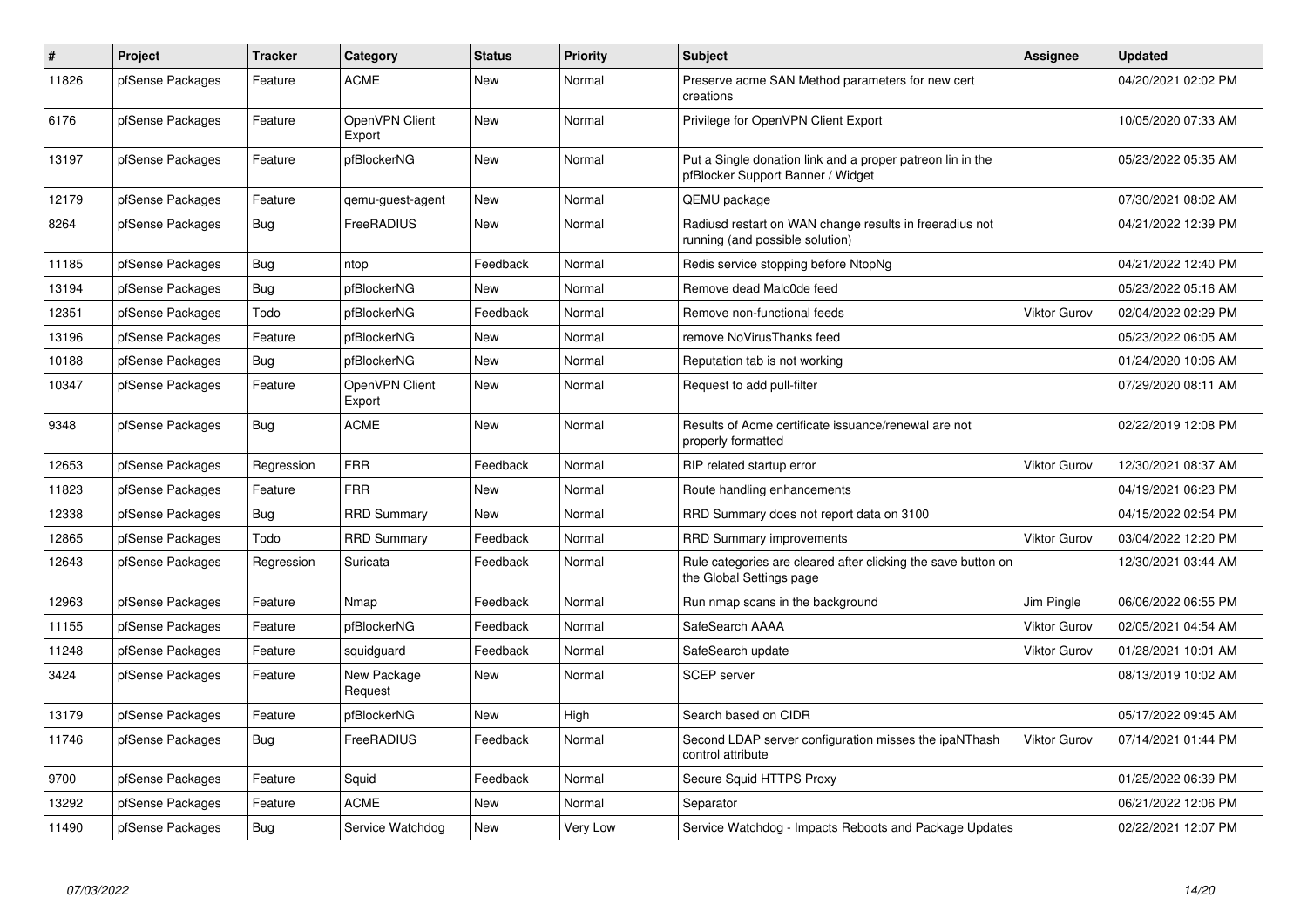| #     | Project          | <b>Tracker</b> | Category                 | <b>Status</b>                 | <b>Priority</b> | <b>Subject</b>                                                                                                                          | <b>Assignee</b>     | <b>Updated</b>      |
|-------|------------------|----------------|--------------------------|-------------------------------|-----------------|-----------------------------------------------------------------------------------------------------------------------------------------|---------------------|---------------------|
| 13255 | pfSense Packages | Todo           | OpenVPN Client<br>Export | New                           | Normal          | Set PKCS#12 algorithm when exporting OpenVPN ZIP or<br>Windows bundles                                                                  | Jim Pingle          | 06/08/2022 10:37 AM |
| 12789 | pfSense Packages | Feature        | <b>ACME</b>              | <b>New</b>                    | Very Low        | Show expiration date of certificates in the ACME package<br>list                                                                        |                     | 02/14/2022 09:20 AM |
| 9852  | pfSense Packages | Feature        | Suricata                 | Feedback                      | Normal          | show File-Store directory listing                                                                                                       | <b>Viktor Gurov</b> | 08/20/2021 07:52 AM |
| 12369 | pfSense Packages | Feature        | Mail report              | New                           | Low             | Skip If No Content issue                                                                                                                |                     | 09/14/2021 06:40 AM |
| 11411 | pfSense Packages | Feature        | New Package<br>Request   | <b>New</b>                    | Normal          | Smokeping as a default latency measurement tool                                                                                         |                     | 02/12/2021 09:29 PM |
| 11479 | pfSense Packages | <b>Bug</b>     | snmptt                   | <b>New</b>                    | Normal          | snmptt 1.4.2 does not work in daemon mode                                                                                               |                     | 02/20/2021 04:37 PM |
| 10989 | pfSense Packages | Bug            | Snort                    | <b>New</b>                    | Low             | Snort alert page has hidden characters in IPv6 address                                                                                  |                     | 10/17/2020 04:06 PM |
| 11579 | pfSense Packages | Feature        | Snort                    | New                           | Normal          | Snort alerts or blocks trigger notifications                                                                                            |                     | 03/01/2021 03:26 AM |
| 6831  | pfSense Packages | Feature        | Snort                    | New                           | Normal          | Snort does not support aliases containing FQDN                                                                                          |                     | 07/11/2020 12:51 PM |
| 9289  | pfSense Packages | Feature        | Snort                    | <b>New</b>                    | Normal          | Snort enable react                                                                                                                      |                     | 03/16/2019 09:04 PM |
| 10606 | pfSense Packages | Bug            | Snort                    | New                           | Normal          | Snort Inline stopped working after upgrade to FreeBSD 12.1<br>(network traffic blocked after heavy load randomly)                       |                     | 05/28/2020 10:06 AM |
| 7535  | pfSense Packages | Feature        | Snort                    | <b>New</b>                    | Normal          | Snort messages filling System / General. Should have its<br>own log.                                                                    |                     | 02/18/2019 05:29 PM |
| 7414  | pfSense Packages | Feature        | Snort                    | New                           | Normal          | snort needs automated refresh on ip change                                                                                              |                     | 08/20/2019 08:55 AM |
| 6988  | pfSense Packages | <b>Bug</b>     | Snort                    | New                           | High            | SNORT Package PHP memory error                                                                                                          |                     | 06/28/2018 10:00 PM |
| 9895  | pfSense Packages | Bug            | Snort                    | New                           | Normal          | snort reinstallation failed                                                                                                             |                     | 06/23/2021 08:01 AM |
| 12979 | pfSense Packages | <b>Bug</b>     | Snort                    | <b>Pull Request</b><br>Review | High            | Snort Rules Update Process Using Deprecated FreeBSD<br>Subdirectory Name                                                                | <b>Bill Meeks</b>   | 03/24/2022 09:02 AM |
| 13095 | pfSense Packages | Bug            | Snort                    | Feedback                      | Normal          | Snort VRT change in Shared Object Rules path name<br>results in failure to extract and update Snort Shared Object<br>Rules when enabled | <b>Bill Meeks</b>   | 04/25/2022 12:22 PM |
| 12683 | pfSense Packages | <b>Bug</b>     | Snort                    | Feedback                      | Normal          | snort get vpns list() does not include OpenVPN CSO                                                                                      | <b>Viktor Gurov</b> | 02/15/2022 10:47 AM |
| 12845 | pfSense Packages | <b>Bug</b>     | softflowd                | New                           | Normal          | softflowd wrong vlan tag                                                                                                                |                     | 02/21/2022 10:40 AM |
| 10436 | pfSense Packages | Bug            | softflowd                | New                           | Normal          | softflowd no longer sends flow data after upgrade (v0.9.9_1<br>$\rightarrow$ v1.0.0)                                                    |                     | 06/07/2022 12:25 AM |
| 9707  | pfSense Packages | Bug            | pfBlockerNG              | <b>New</b>                    | Normal          | Some networks already existing in deny Feeds are not<br>stopped even if existing in custom deny list                                    |                     | 08/28/2019 10:03 AM |
| 7683  | pfSense Packages | Feature        | New Package<br>Request   | New                           | Low             | Splunk Universal Forwarder Package                                                                                                      |                     | 08/19/2019 02:54 PM |
| 12717 | pfSense Packages | Todo           | Squid                    | New                           | Normal          | Squid 5.x Branch                                                                                                                        |                     | 01/25/2022 06:24 PM |
| 10541 | pfSense Packages | Feature        | Squid                    | Feedback                      | Normal          | Squid failover and load balancing                                                                                                       | Viktor Gurov        | 01/14/2021 07:34 AM |
| 12732 | pfSense Packages | Bug            | squidguard               | New                           | High            | Squid https filtering squidguard acl target list - erratic<br>behaviour                                                                 |                     | 01/26/2022 09:11 AM |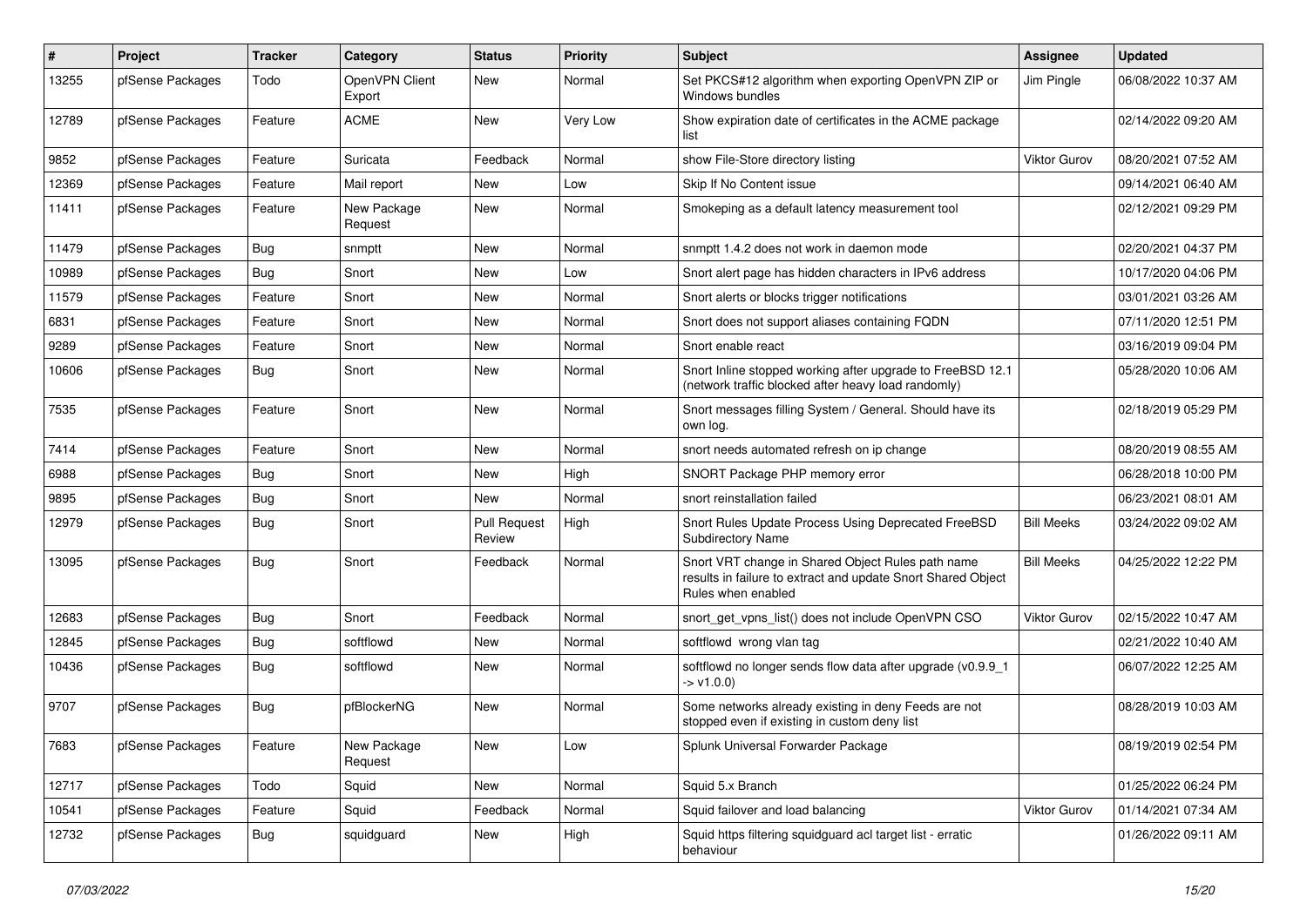| #     | Project          | <b>Tracker</b> | Category                     | <b>Status</b> | Priority | <b>Subject</b>                                                                                    | <b>Assignee</b>      | <b>Updated</b>      |
|-------|------------------|----------------|------------------------------|---------------|----------|---------------------------------------------------------------------------------------------------|----------------------|---------------------|
| 9774  | pfSense Packages | Feature        | Squid                        | New           | Normal   | Squid logs / remote logs                                                                          |                      | 04/17/2020 06:18 AM |
| 11200 | pfSense Packages | Feature        | Squid                        | <b>New</b>    | Normal   | Squid reverse proxy + multiple ssl certificates                                                   |                      | 12/31/2020 03:50 AM |
| 7797  | pfSense Packages | Bug            | Squid                        | Feedback      | Normal   | Squid Reverse Proxy alternating between destinations                                              |                      | 04/21/2022 12:40 PM |
| 9762  | pfSense Packages | Feature        | Squid                        | Feedback      | Normal   | Squid Reverse Proxy Change redir domain(s) to use regex                                           |                      | 04/21/2022 12:40 PM |
| 10450 | pfSense Packages | Bug            | Squid                        | Feedback      | Normal   | Squid reverse proxy switching peers                                                               | Viktor Gurov         | 04/22/2022 02:21 AM |
| 5646  | pfSense Packages | Feature        | Squid                        | New           | Normal   | Squid3 package Authentication Method: Kerberos/AD                                                 |                      | 02/18/2019 05:34 PM |
| 9025  | pfSense Packages | Bug            | squidguard                   | New           | Normal   | SquidGard + Target categories                                                                     |                      | 10/08/2018 01:00 AM |
| 9286  | pfSense Packages | <b>Bug</b>     | squidguard                   | <b>New</b>    | Normal   | squidGuard - Unable to change IP for sgerror.php URL in<br>configuration                          |                      | 11/13/2019 10:07 AM |
| 11738 | pfSense Packages | Regression     | squidguard                   | Feedback      | Normal   | SquidGuard 1.16.18 17 Not Filtering Blacklist<br>No-Transparent Mode                              | <b>Viktor Gurov</b>  | 12/21/2021 05:48 AM |
| 11784 | pfSense Packages | Feature        | squidguard                   | <b>New</b>    | Normal   | squidguard auto update blacklist option                                                           |                      | 04/06/2021 01:53 AM |
| 10994 | pfSense Packages | <b>Bug</b>     | squidguard                   | <b>New</b>    | Low      | SquidGuard Blacklists Restore Default button does not work                                        |                      | 10/20/2020 12:26 PM |
| 10865 | pfSense Packages | Feature        | squidguard                   | New           | Normal   | squidGuard lacks options to send traffic action logs to<br>syslog server                          |                      | 09/05/2020 01:21 AM |
| 11434 | pfSense Packages | Bug            | squidguard                   | Feedback      | Normal   | SquidGuard over 1.16.18 11                                                                        |                      | 04/21/2022 12:40 PM |
| 5751  | pfSense Packages | Bug            | squidguard                   | New           | Normal   | SquidGuard target categories not saved when long "Domain<br>List" is provided                     |                      | 01/10/2016 08:55 AM |
| 8827  | pfSense Packages | Bug            | squidguard                   | <b>New</b>    | Normal   | Squidguard: ACL redirect modes 'redirect' and 'err page'<br>send unresolvable URLs to the client. | <b>Viktor Gurov</b>  | 12/21/2021 05:49 AM |
| 12491 | pfSense Packages | Feature        | squidguard                   | <b>New</b>    | Normal   | squidguard: allow multiple regex                                                                  |                      | 10/28/2021 03:30 PM |
| 10358 | pfSense Packages | Feature        | <b>FRR</b>                   | New           | Very Low | <b>Stage FRR Configuration Changes</b>                                                            |                      | 03/19/2020 06:48 AM |
| 10572 | pfSense Packages | Bug            | Squid                        | Feedback      | Normal   | STARTTLS option is ignored                                                                        | <b>Viktor Gurov</b>  | 04/22/2022 02:20 AM |
| 10429 | pfSense Packages | Bug            | <b>Status Traffic Totals</b> | <b>New</b>    | Normal   | Status Traffic Total broken 2.4.5                                                                 | <b>Jared Dillard</b> | 02/27/2021 07:55 PM |
| 7267  | pfSense Packages | Bug            | <b>Status Traffic Totals</b> | New           | Normal   | Status Traffic Totals - Stacked Bar - Scale not high enough                                       | <b>Jared Dillard</b> | 11/18/2020 07:38 AM |
| 9335  | pfSense Packages | <b>Bug</b>     | haproxy                      | Feedback      | Normal   | Stored XSS in HAProxy / haproxy listeners edit.php                                                | Jim Pingle           | 02/18/2019 09:35 AM |
| 12264 | pfSense Packages | Bug            | Squid                        | Feedback      | Low      | Stray <table> line in squid monitor.php</table>                                                   | Viktor Gurov         | 12/23/2021 10:53 AM |
| 9599  | pfSense Packages | Feature        | haproxy                      | <b>New</b>    | Normal   | Support for "peers" in HAproxy                                                                    |                      | 06/25/2019 01:47 AM |
| 6555  | pfSense Packages | Feature        | New Package<br>Request       | New           | Normal   | Support IEEE 1588                                                                                 |                      | 08/13/2019 01:40 PM |
| 8199  | pfSense Packages | Feature        | <b>BIND</b>                  | New           | Normal   | Support reordering and/or sort alphabetically across BIND<br>package                              |                      | 12/12/2017 02:05 AM |
| 6083  | pfSense Packages | Bug            | Squid                        | <b>New</b>    | Normal   | Suqid Realtime Monitor / Squid Cache Table not diplaying<br>correctly                             |                      | 12/06/2016 07:25 AM |
| 4928  | pfSense Packages | Feature        | squidguard                   | New           | Normal   | Surftool - New Package to turn squidguard groups(/acls) on<br>or off                              |                      | 08/13/2019 09:57 AM |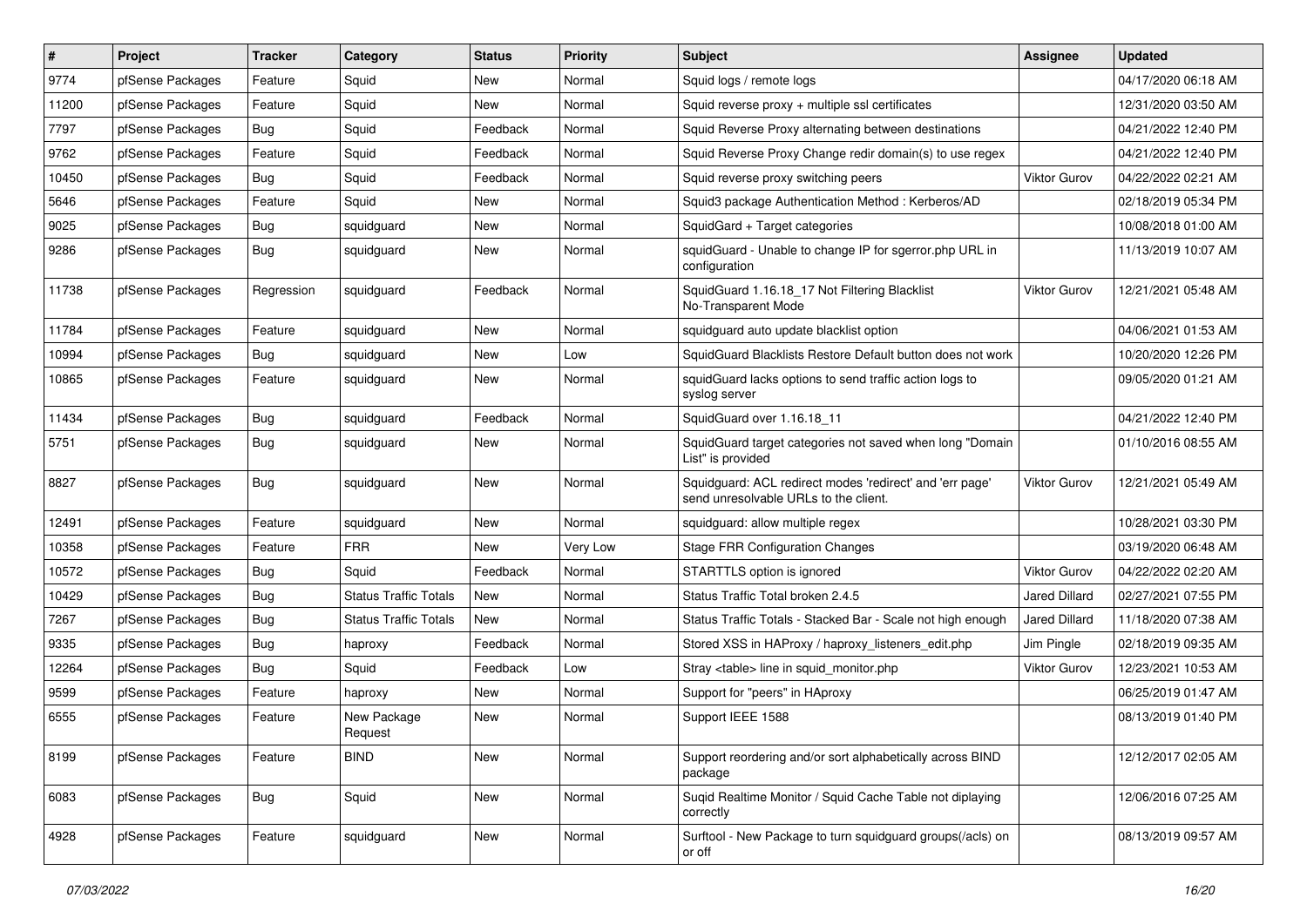| $\pmb{\#}$ | Project          | <b>Tracker</b> | Category    | <b>Status</b>                 | <b>Priority</b> | <b>Subject</b>                                                                                      | <b>Assignee</b> | <b>Updated</b>      |
|------------|------------------|----------------|-------------|-------------------------------|-----------------|-----------------------------------------------------------------------------------------------------|-----------------|---------------------|
| 12748      | pfSense Packages | Feature        | Suricata    | New                           | Normal          | Suricata blocked page timestamp breakout to it's own<br>sortable column                             |                 | 02/01/2022 12:06 PM |
| 12322      | pfSense Packages | Bug            | Suricata    | Feedback                      | Normal          | Suricata creates invalid HOME NET entries                                                           | Viktor Gurov    | 09/10/2021 11:42 AM |
| 7388       | pfSense Packages | Bug            | Suricata    | New                           | High            | Suricata does not property recognize MTU for PPPOE<br>interfaces                                    |                 | 03/15/2017 05:17 AM |
| 12899      | pfSense Packages | <b>Bug</b>     | Suricata    | <b>New</b>                    | Normal          | Suricata doesn't honor Pass List                                                                    |                 | 03/04/2022 01:22 PM |
| 12956      | pfSense Packages | Bug            | Suricata    | Confirmed                     | Normal          | suricata fails to use pcre in SID management (e.g.<br>dropsid.conf)                                 |                 | 04/05/2022 12:52 PM |
| 10292      | pfSense Packages | Bug            | Suricata    | <b>New</b>                    | Normal          | Suricata not respecting SID Mgmt list                                                               |                 | 02/27/2020 01:02 PM |
| 11780      | pfSense Packages | Bug            | Suricata    | New                           | Very High       | Suricata package fails to prune suricata.log                                                        |                 | 08/06/2021 07:18 AM |
| 9934       | pfSense Packages | Bug            | Suricata    | <b>New</b>                    | Normal          | suricata update kills WAN interface                                                                 |                 | 02/20/2020 09:17 AM |
| 8985       | pfSense Packages | Feature        | Suricata    | New                           | Normal          | Suricata: allow configuration for external/internal additional<br>storage                           |                 | 11/13/2019 10:07 AM |
| 11301      | pfSense Packages | Feature        | <b>FRR</b>  | Feedback                      | Normal          | Switch FRR to use default rc file as a service control base                                         | Jim Pingle      | 01/28/2021 09:35 AM |
| 12114      | pfSense Packages | <b>Bug</b>     | syslog-ng   | Feedback                      | Normal          | syslog-ng only binds to the last specified interface                                                |                 | 04/21/2022 12:40 PM |
| 12502      | pfSense Packages | Feature        | syslog-ng   | New                           | Normal          | Syslog-ng Configuration Library (scl) missing                                                       |                 | 11/02/2021 06:06 PM |
| 8180       | pfSense Packages | <b>Bug</b>     | syslog-ng   | New                           | Normal          | syslog-ng default log file                                                                          |                 | 01/16/2018 12:53 PM |
| 8705       | pfSense Packages | Bug            | syslog-ng   | New                           | Normal          | Syslog-NG error in latest snapshot                                                                  |                 | 07/27/2018 10:17 AM |
| 8295       | pfSense Packages | Bug            | syslog-ng   | <b>New</b>                    | Normal          | syslog-ng logrotates tls files                                                                      |                 | 02/14/2018 06:12 AM |
| 8229       | pfSense Packages | <b>Bug</b>     | syslog-ng   | New                           | Normal          | syslog-ng stops parsing logs after logrotate run                                                    |                 | 01/26/2018 12:00 PM |
| 10393      | pfSense Packages | <b>Bug</b>     | syslog-ng   | Feedback                      | Normal          | Syslog-ng TLS support is broken                                                                     |                 | 04/21/2022 12:40 PM |
| 8230       | pfSense Packages | Feature        | Telegraf    | New                           | Normal          | telegraf automatic input plugins configuration for enabled<br>pfsense package                       |                 | 02/18/2019 05:23 PM |
| 9046       | pfSense Packages | Feature        | Telegraf    | New                           | High            | telegraf feature request                                                                            |                 | 02/18/2019 03:38 PM |
| 10487      | pfSense Packages | Bug            | Telegraf    | New                           | Normal          | Telegraf package not sending logs to influxdb server                                                |                 | 05/03/2020 07:09 PM |
| 9337       | pfSense Packages | Bug            | Telegraf    | <b>New</b>                    | Normal          | Telegraf ping input fails                                                                           |                 | 02/18/2019 10:40 AM |
| 12655      | pfSense Packages | Bug            | Telegraf    | <b>New</b>                    | Normal          | telegraf, wireguard plugin failing                                                                  |                 | 12/30/2021 05:51 PM |
| 12462      | pfSense Packages | Feature        | Telegraf    | <b>Pull Request</b><br>Review | Normal-package  | Telegraf: Add "devfs" to ignore fs                                                                  | Offstage Roller | 10/18/2021 09:03 AM |
| 9139       | pfSense Packages | Bug            | Telegraf    | <b>New</b>                    | Normal          | telegraf: add ping for default gateway(s)                                                           |                 | 05/21/2020 04:23 PM |
| 9138       | pfSense Packages | <b>Bug</b>     | Telegraf    | <b>New</b>                    | Normal          | telegraf: add section for custom config lines                                                       |                 | 02/18/2019 03:36 PM |
| 13207      | pfSense Packages | Feature        | pfBlockerNG | New                           | Normal          | The feed column on the Alerts page is confusing                                                     |                 | 05/24/2022 04:56 AM |
| 8909       | pfSense Packages | Bug            | Tinc        | New                           | Normal          | tinc package makes /rc.newwanip looping forever                                                     |                 | 08/13/2019 09:25 AM |
| 9229       | pfSense Packages | Bug            | Tinc        | <b>New</b>                    | Normal          | Tinc package: no way of specifying multiple critical<br>configuration parameters from web interface |                 | 08/13/2019 09:25 AM |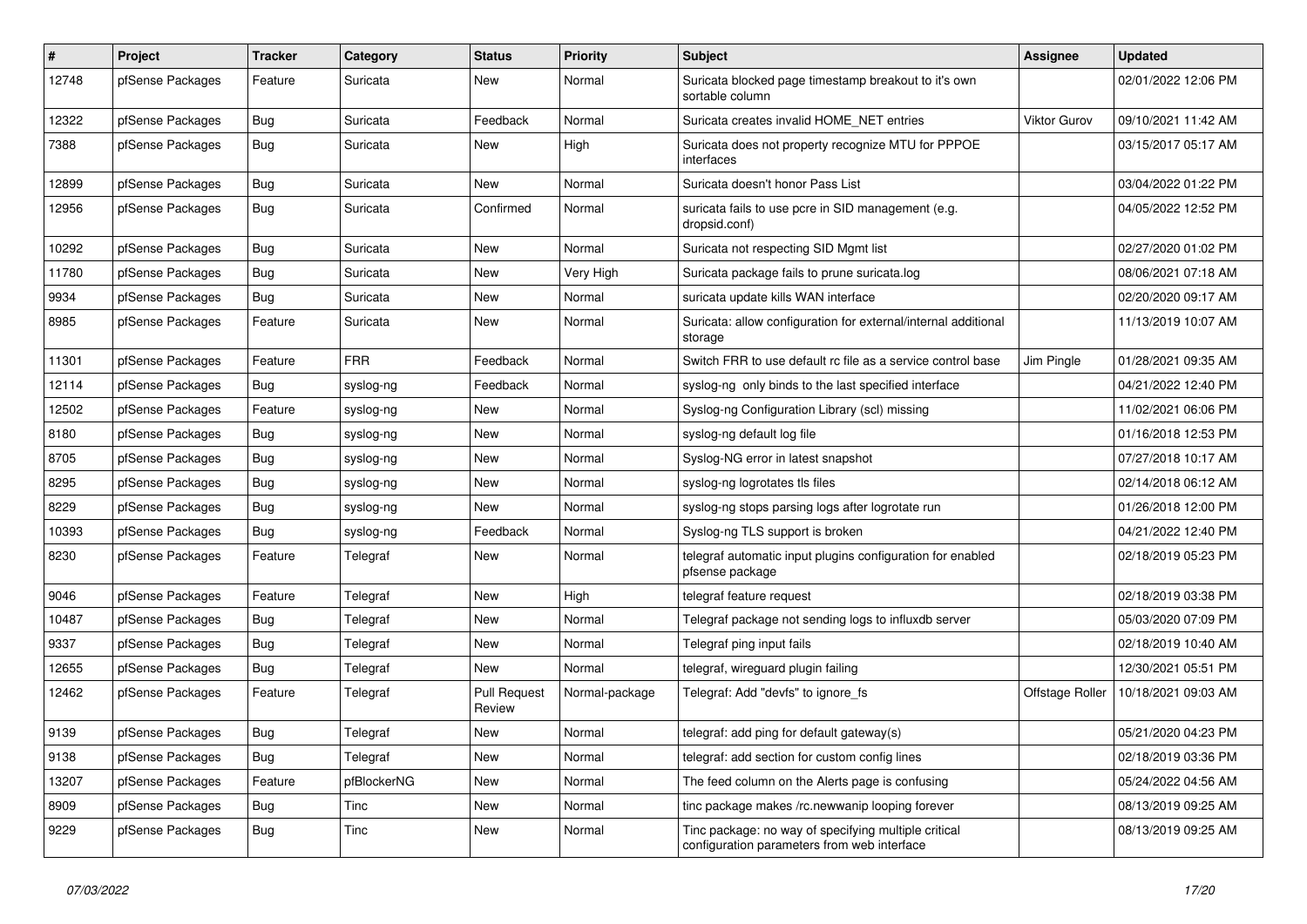| $\sharp$ | Project          | <b>Tracker</b> | Category                     | <b>Status</b> | <b>Priority</b> | <b>Subject</b>                                                                                                        | <b>Assignee</b>       | <b>Updated</b>      |
|----------|------------------|----------------|------------------------------|---------------|-----------------|-----------------------------------------------------------------------------------------------------------------------|-----------------------|---------------------|
| 13018    | pfSense Packages | Bug            | pfBlockerNG                  | New           | Normal          | TLD and DNSBL Safesearch DOH conflict disables TLD<br>block when conflicting DOH FQDN is deselected or<br>whitelisted |                       | 04/01/2022 05:59 PM |
| 11763    | pfSense Packages | <b>Bug</b>     | Status Monitoring            | New           | Normal          | Traffic graphs refresh issue                                                                                          |                       | 05/03/2021 09:44 AM |
| 6023     | pfSense Packages | Bug            | Suricata                     | <b>New</b>    | Low             | Traffic Shaper (pfsense 2.3) Suricata V3.0 Inline Mode<br>Operation                                                   | Luiz Souza            | 04/15/2016 05:59 AM |
| 6752     | pfSense Packages | Todo           | <b>Status Traffic Totals</b> | <b>New</b>    | Low             | Traffic Totals Data Summary Graph                                                                                     | <b>Jared Dillard</b>  | 11/08/2017 08:58 AM |
| 11797    | pfSense Packages | Bug            | <b>Status Traffic Totals</b> | New           | Normal          | Traffic Totals lost upon reboot when using a ramdisk for /var<br>and /tmp                                             | John Cornwell         | 04/10/2021 06:27 PM |
| 10818    | pfSense Packages | Feature        | New Package<br>Request       | New           | Normal          | <b>UDP Broadcast Relay</b>                                                                                            |                       | 05/31/2022 02:13 AM |
| 9568     | pfSense Packages | Bug            | Squid                        | New           | Normal          | UFSSwapDir::openLog: Failed to open swap log.                                                                         |                       | 05/29/2019 09:18 PM |
| 9999     | pfSense Packages | <b>Bug</b>     | pfBlockerNG                  | New           | Normal          | unbound fatal error if System Domain in DNSBL and<br>System Domain Local Zone Type is Redirect                        |                       | 12/25/2019 08:10 AM |
| 10739    | pfSense Packages | Feature        | haproxy                      | Feedback      | Normal          | Update HAproxy-devel package to 2.2 and HAproxy to 2.0                                                                | <b>Viktor Gurov</b>   | 10/03/2021 03:53 PM |
| 12354    | pfSense Packages | Todo           | haproxy                      | Feedback      | High            | Update haproxy-devel to mitigate CVE-2021-40346                                                                       | Viktor Gurov          | 05/12/2022 08:50 AM |
| 12806    | pfSense Packages | Todo           | node exporter                | New           | Normal          | Update node exporter to 1.3.1                                                                                         |                       | 02/15/2022 05:26 PM |
| 13306    | pfSense Packages | Todo           | Nut                          | New           | Normal          | Update NUT to version 2.8.0 to match FreeBSD Packages                                                                 | Denny Page            | 06/27/2022 10:45 AM |
| 12260    | pfSense Packages | Bug            | ntop                         | New           | Normal          | Update popup and version missmatch?                                                                                   |                       | 01/08/2022 05:53 AM |
| 10608    | pfSense Packages | <b>Bug</b>     | Squid                        | Feedback      | Normal          | Update squid port to 4.11-p2                                                                                          |                       | 03/02/2021 04:00 AM |
| 11375    | pfSense Packages | Bug            | apcupsd                      | New           | Normal          | UPS Type <blank> for USB APC</blank>                                                                                  |                       | 02/26/2021 11:10 AM |
| 10791    | pfSense Packages | Bug            | <b>PIMD</b>                  | New           | Normal          | Valid (vlan)interfaces do not get vif reporting "Invalid phyint<br>address"                                           |                       | 10/06/2020 09:20 AM |
| 12178    | pfSense Packages | Bug            | WireGuard                    | New           | Low             | WireGuard always shows 'Configuring WireGuard<br>tunnelsdone.' message on boot                                        |                       | 07/30/2021 06:58 AM |
| 13115    | pfSense Packages | Bug            | WireGuard                    | Feedback      | Normal          | WireGuard panic due to KBI changes in<br>"udp_tun_func_t()"                                                           | Christian<br>McDonald | 05/15/2022 10:47 AM |
| 12525    | pfSense Packages | Feature        | WireGuard                    | New           | Normal          | WireGuard Tunnel restore configuration                                                                                | Christian<br>McDonald | 11/17/2021 07:15 AM |
| 12608    | pfSense Packages | Bug            | WireGuard                    | New           | High            | WireGuard tunnels monitored by dpinger causing system to<br>stop routing completely in certain situations             | Christian<br>McDonald | 12/16/2021 03:14 PM |
| 12513    | pfSense Packages | Feature        | WireGuard                    | New           | Normal          | WireGuard Utilization Status (Beyond Active Connection)                                                               | Christian<br>McDonald | 12/22/2021 08:40 PM |
| 12526    | pfSense Packages | Feature        | WireGuard                    | New           | Normal          | <b>WireGuard Widget</b>                                                                                               | Christian<br>McDonald | 11/17/2021 07:15 AM |
| 7367     | pfSense Packages | Feature        | Squid                        | New           | Normal          | <b>Wizard for Squid</b>                                                                                               |                       | 03/14/2017 01:59 PM |
| 12812    | pfSense Packages | Feature        | arpwatch                     | New           | Normal          | Would it be helpful if the FreeBSD net-mgmt/arpwatch port<br>had an option to use mail/dma for mail delivery?         |                       | 02/16/2022 06:09 PM |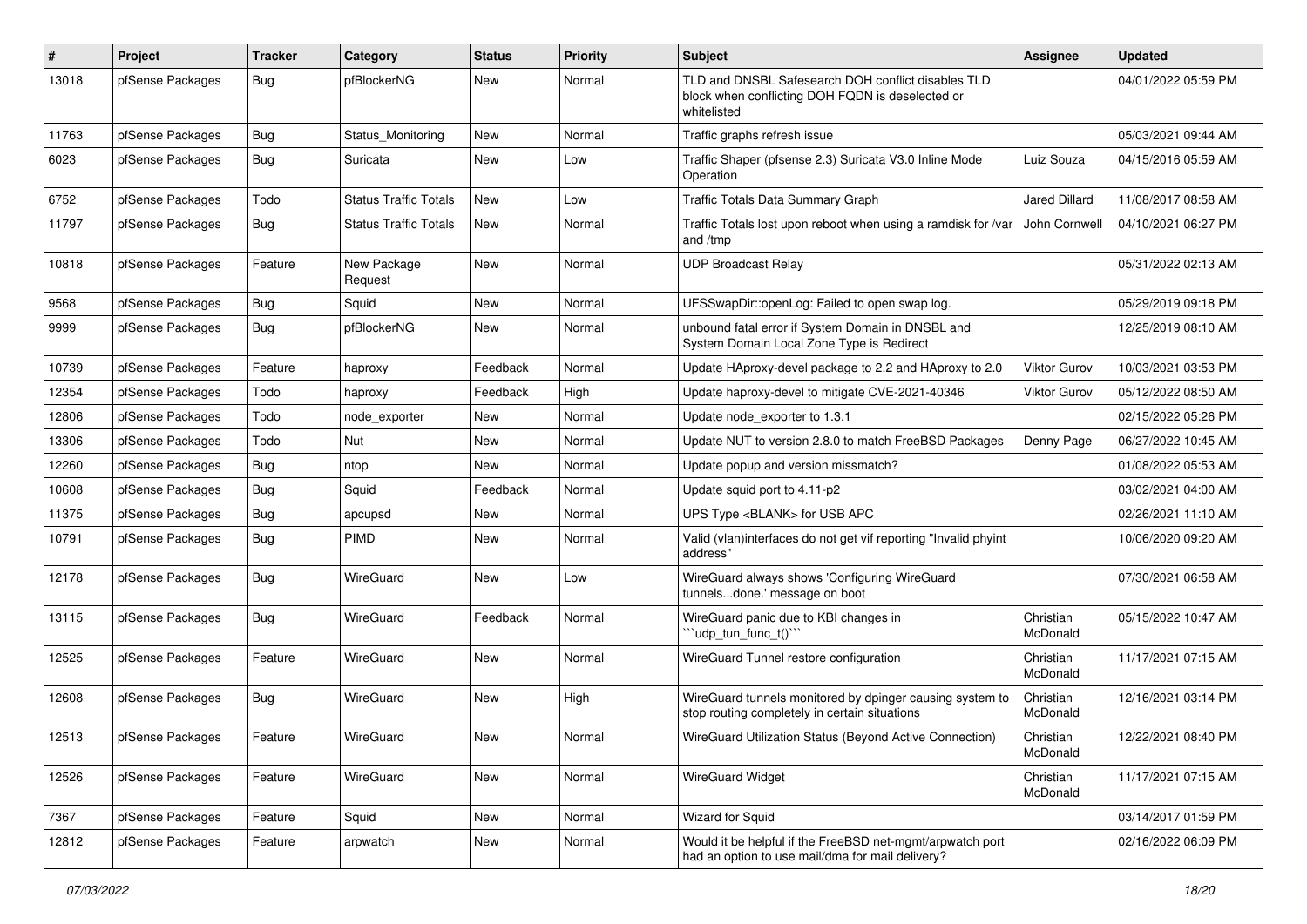| #     | <b>Project</b>   | <b>Tracker</b>     | Category           | <b>Status</b> | Priority | <b>Subject</b>                                                                                                                       | <b>Assignee</b>     | <b>Updated</b>      |
|-------|------------------|--------------------|--------------------|---------------|----------|--------------------------------------------------------------------------------------------------------------------------------------|---------------------|---------------------|
| 13141 | pfSense Packages | <b>Bug</b>         | squidguard         | <b>New</b>    | Normal   | wrong page squidguard block                                                                                                          |                     | 05/09/2022 05:33 PM |
| 13128 | pfSense Packages | Bug                | Zabbix             | New           | Normal   | Zabbix Agent 6: HA Server Setup                                                                                                      |                     | 05/05/2022 01:55 AM |
| 12009 | pfSense Packages | <b>Bug</b>         | Zabbix             | <b>New</b>    | Normal   | Zabbix Agent starts twice by /etc/rc.start packages                                                                                  |                     | 06/08/2021 01:35 AM |
| 13034 | pfSense Packages | Bug                | Zabbix             | Feedback      | Normal   | Zabbix6 Agent and Proxy fail to set the PSK from the web<br>GUI in its conf files                                                    | <b>Viktor Gurov</b> | 04/06/2022 11:59 AM |
| 12130 | pfSense Packages | Bug                | Zeek               | <b>New</b>    | Normal   | Zeek fails to start                                                                                                                  |                     | 07/15/2021 02:00 AM |
| 8146  | pfSense Packages | Feature            | <b>BIND</b>        | <b>New</b>    | Normal   | Zone Domain Records more powerfull for BIND Zones                                                                                    |                     | 08/13/2019 09:39 AM |
| 12520 | pfSense Packages | Feature            | Squid              | New           | High     | [Squid] - Allow or Deny Mappings from IP/Host/GeoIP<br>sources                                                                       |                     | 11/12/2021 02:13 PM |
| 12767 | pfSense Packages | <b>Bug</b>         | Avahi              | New           | Normal   | Package radavahi-daemon does does not exist in current<br>pfSense version and it has been removed" message on<br>pfSense 2.7 restore |                     | 02/07/2022 11:28 AM |
| 12570 | pfSense Docs     | Correction         | General            | <b>New</b>    | Normal   | Active appliance list missing 6100                                                                                                   |                     | 12/06/2021 11:41 AM |
| 12162 | pfSense Docs     | Todo               | Products           | <b>New</b>    | Normal   | Add "usb reset" as possible solution for non-booting flash<br>drives on the SG-1100                                                  |                     | 10/07/2021 02:19 PM |
| 12805 | pfSense Docs     | <b>New Content</b> | General            | <b>New</b>    | Very Low | Add documentation about what triggers a notfication                                                                                  |                     | 02/15/2022 05:10 PM |
| 13311 | pfSense Docs     | New Content        | Troubleshooting    | <b>New</b>    | High     | Add troubleshooting tips for ZFS boot issues                                                                                         |                     | 06/28/2022 11:04 AM |
| 12457 | pfSense Docs     | Todo               | Packages           | New           | Very Low | Add UPS Configuration Recipes for apcupsd and nut UPS<br>Packages with Common Brand Units                                            |                     | 10/18/2021 08:37 AM |
| 12980 | pfSense Docs     | Todo               | OpenVPN            | Feedback      | Normal   | Add warnings against OpenVPN Shared Key mode                                                                                         | Jim Pingle          | 03/24/2022 02:11 PM |
| 13331 | pfSense Docs     | <b>New Content</b> | Packages           | New           | Normal   | adding documents for RIP routing protocol                                                                                            |                     | 07/02/2022 02:28 PM |
| 9310  | pfSense Docs     | Correction         | Products           | New           | Normal   | Appliances with internal switch need the MAC Address<br>section of their Getting Started guides updated                              | Jim Pingle          | 09/23/2020 10:24 AM |
| 13187 | pfSense Docs     | Correction         | Virtualization     | <b>New</b>    | Normal   | Azure Frequently asked questions                                                                                                     |                     | 07/01/2022 07:21 AM |
| 11139 | pfSense Docs     | Correction         | VLANs              | New           | Normal   | <b>Bridges and VLANs</b>                                                                                                             |                     | 07/01/2022 07:19 AM |
| 12214 | pfSense Docs     | Todo               | General            | New           | Low      | Connect to WebGui.                                                                                                                   |                     | 08/05/2021 04:39 AM |
| 12978 | pfSense Docs     | Correction         | Monitoring         | <b>New</b>    | Normal   | Correction to iftop section of Monitoring Bandwidth Usage                                                                            | Jim Pingle          | 03/23/2022 11:18 AM |
| 12804 | pfSense Docs     | <b>New Content</b> | General            | New           | Very Low | Create Slack documentation                                                                                                           |                     | 02/15/2022 04:59 PM |
| 12791 | pfSense Docs     | New Content        | Diagnostics        | <b>New</b>    | Normal   | Diagnostic Information for Support (pfSense)                                                                                         |                     | 02/13/2022 08:49 PM |
| 13236 | pfSense Docs     | Todo               | Products           | <b>New</b>    | Normal   | Document link speed limitations with igc and ix on<br>6100/4100                                                                      |                     | 05/31/2022 05:53 PM |
| 12565 | pfSense Docs     | New Content        | OpenVPN            | <b>New</b>    | Normal   | Document new "Duplicate Connection Limit" option on<br>OpenVPN server instances                                                      | Jim Pingle          | 12/06/2021 08:07 AM |
| 13223 | pfSense Docs     | <b>New Content</b> | Routing / Gateways | Feedback      | Normal   | Document new gateway state killing behavior                                                                                          | Jim Pingle          | 05/27/2022 01:59 PM |
| 9369  | pfSense Docs     | New Content        | Packages           | <b>New</b>    | Normal   | Document remaining packages                                                                                                          | Jim Pingle          | 04/14/2021 03:39 PM |